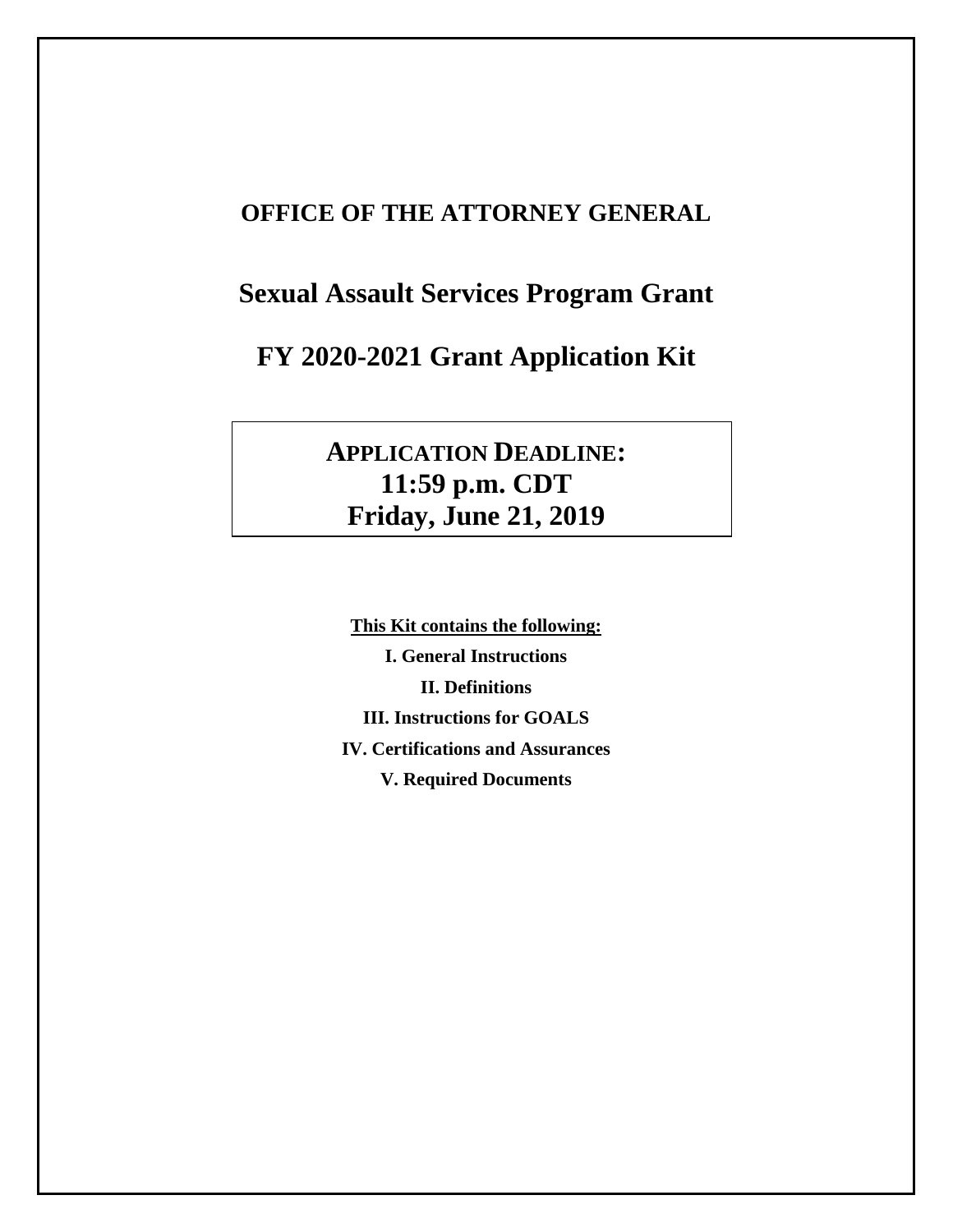| <b>TABLE OF CONTENTS</b> |  |  |
|--------------------------|--|--|
|                          |  |  |
|                          |  |  |
|                          |  |  |
|                          |  |  |
|                          |  |  |
|                          |  |  |
|                          |  |  |
|                          |  |  |
|                          |  |  |
|                          |  |  |
|                          |  |  |
|                          |  |  |
|                          |  |  |
|                          |  |  |
|                          |  |  |
|                          |  |  |
|                          |  |  |
|                          |  |  |
|                          |  |  |
|                          |  |  |
|                          |  |  |
|                          |  |  |
|                          |  |  |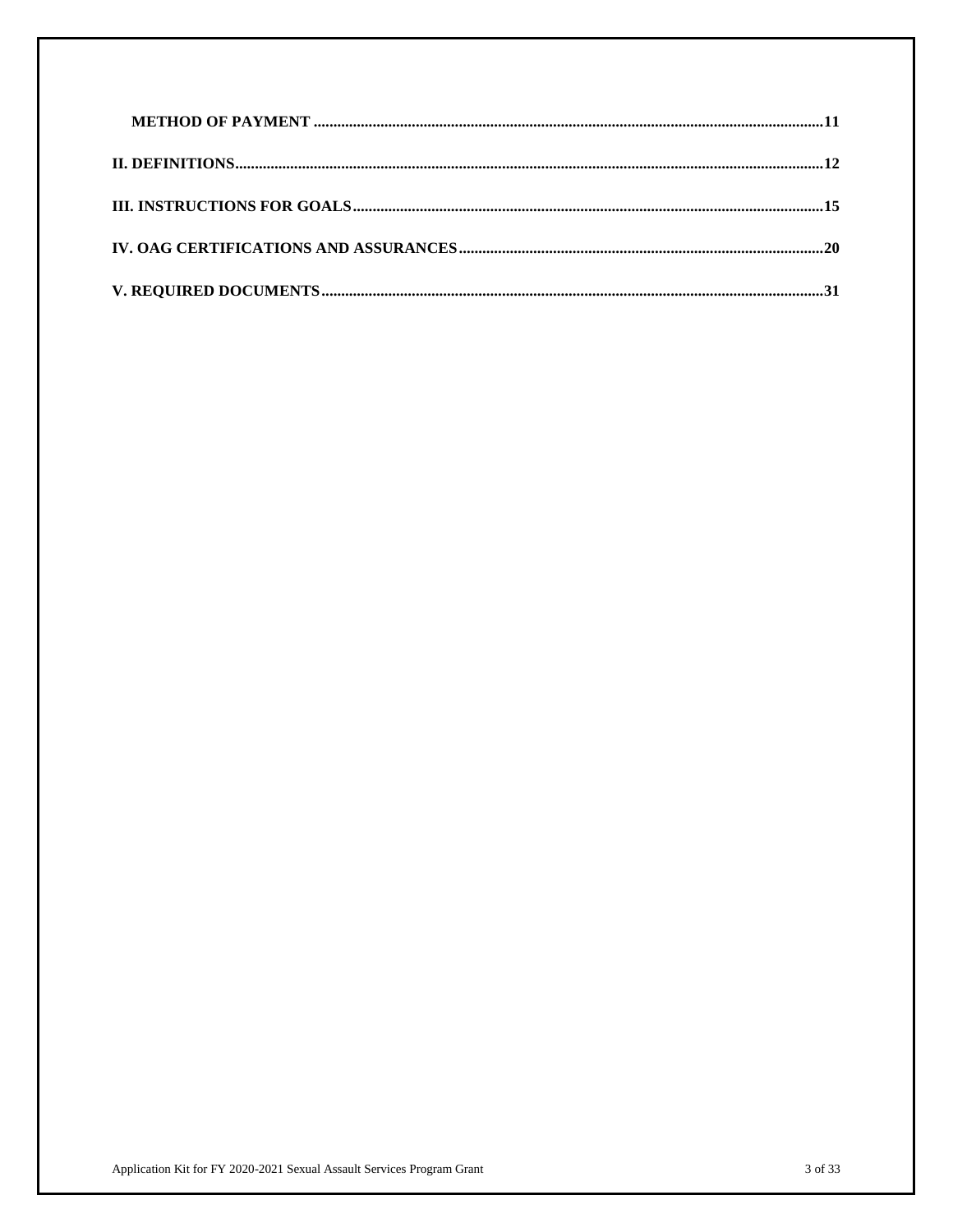## **I. GENERAL INSTRUCTIONS**

## **Sexual Assault Services Program Grant**

## **How to Obtain an Application Kit:**

The Office of the Attorney General (OAG) has posted the Application Kit on the OAG website at [https://www.texasattorneygeneral.gov/divisions/grants.](https://www.texasattorneygeneral.gov/divisions/grants) Updates and other helpful reminders about the Application process will also be posted at this location. Potential Applicants are encouraged to refer to this site for updates.

This Application Kit provides the information and forms necessary to prepare an Application for funding through the OAG for the Sexual Assault Services Program Grant.

- o *Note*: This kit includes the purpose areas and funding of the FY 2018-2019 Program Grant to a State Sexual Assault Coalition and the Sexual Assault Services Program Grant.
- An Applicant must create an on-line account and complete the Eligibility Questions to determine for which grant(s) the Applicant is able to apply.
- An Applicant may be matched to multiple funding sources based on completed Eligibility Questions.

## **Applicant Registration (for Applicants who created an account during the Other Victim Assistance Grant (OVAG), Victim Coordinator and Liaison Grant (VCLG), and Sexual Assault Prevention and Crisis Services (SAPCS)-State grant application cycle)**

Applicants who created accounts during the OVAG, VCLG, and SAPCS-State grant application cycle are already registered in the Grant Offering and Application Lifecycle System (GOALS) system.

Registered Applicants should access their Grant Programs webpage (homepage) in GOALS and select the green View Grant Programs button. If the answers provided on the Eligibility questions matched to the Sexual Assault Services Program Grant, the application will be available to the Applicant.

## **Applicant Registration (for Applicants who did not create an account during the OVAG, VCLG, and SAPCS-State grant application cycle)**

In order to register, an Applicant must designate one person as the point of contact to submit its grant application. To create an on-line account, the Applicant must email the following point of contact information to [Grants@oag.texas.gov:](mailto:Grants@oag.texas.gov)

- First Name
- Last Name
- Email Address
- Organization Legal Name

The point of contact will receive a welcome email from GOALS via the [Grants@oag.texas.gov](mailto:Grants@oag.texas.gov) email address. GOALS will prompt the point of contact to create a password. The password must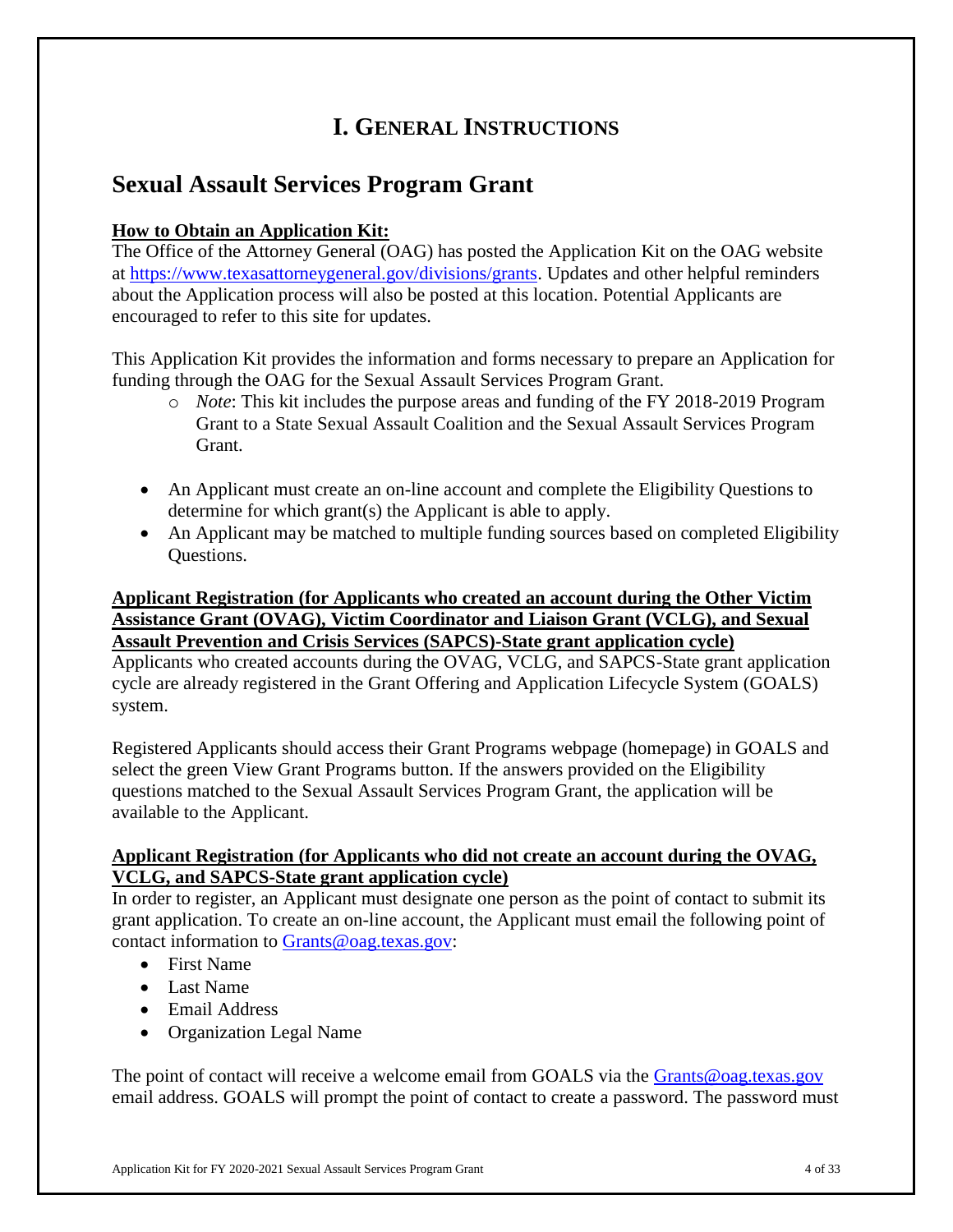be 8 characters, with at least 1 Upper Case Letter, 1 Lower Case Letter, 1 Number and 1 Special Character (@, #, \$, &, etc.). The Applicant may also choose to upload a Picture, for example the organization logo.

**The OAG strongly encourages Applicants to register by Tuesday, June 4, 2019 in order to have sufficient time to complete the application.** 

## **Applicants who did not create an account during the OVAG, VCLG, and SAPCS-State grant application cycle will have to answer Eligibility Questions.**

After the on-line account is activated, the Applicant will be taken to the Grant Programs webpage (Applicant's homepage) in GOALS, where the Applicant will then need to complete the Eligibility Questions under *Your Tasks*.

The Applicant will be required to answer "*Yes* or *No"* questions regarding the agency type and purpose as well as provide the Council of Governments (COG) regions and counties served. The Applicant will also be asked to provide its Legislative Districts. If the Applicant does not know its COG or Legislative District, website links are provided in the section headers to assist in obtaining that information. Completing the eligibility questions will determine which grant funding solicitation the Applicant matches.

Once the Eligibility Questions are complete, Select the *View Grant Programs* button at the bottom of the screen. If the Applicant matches to a grant program that has an open solicitation, select and complete the grant application for that applicable funding source.

If a funding source for which the Applicant is intending to apply does not appear under *Grant Programs*, there could be two possibilities:

- A grant program to which the Applicant could potentially match is not open; or
- The answers provided in the Eligibility Questionnaire do not match any of the OAG's open grant solicitations.

The link for GOALS and further instructions can be found on the OAG website at [https://www.texasattorneygeneral.gov/divisions/grants.](https://www.texasattorneygeneral.gov/divisions/grants)

### **Application Submission – Deadline is 11:59 p.m. CDT Friday, June 21, 2019 Please note: Hard copy or Emailed Applications will not be accepted.**

### **To meet the deadline, the Application must be submitted via GOALS.**

- All Applicants must submit the following:
	- o One (1) application per matched funding source listed under *Grant Programs*.
	- o The following documents must be uploaded:
		- "Statements Supporting Submission of the Application to the Office of the Attorney General" containing signatures.
		- "Resolution of Governing Body" containing signatures. (Please note that the Authorized Official must be designated by signature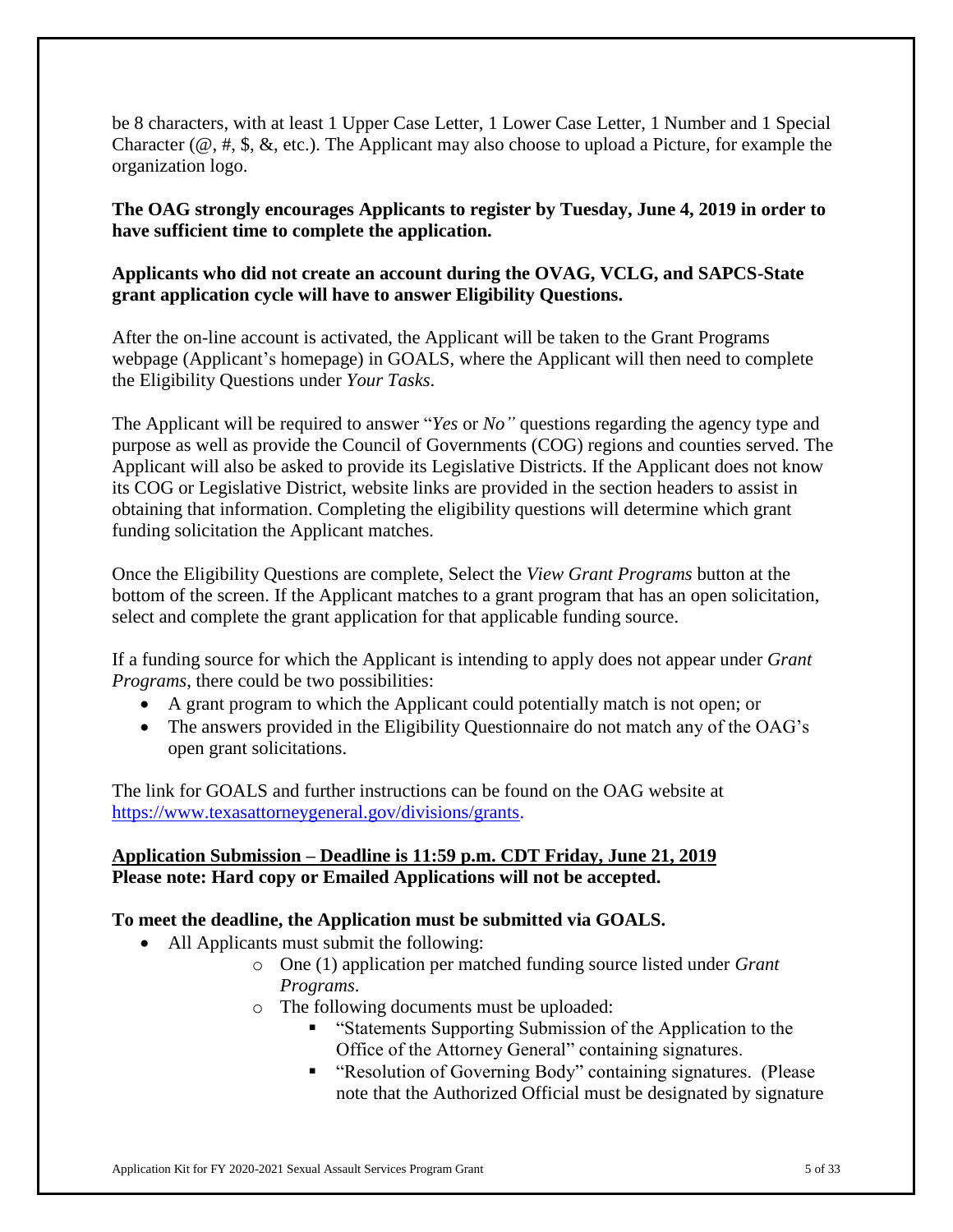of the governing body. If the Authorized Official is also a member of the governing body, the Authorized Official must be designated by another member's signature. The Authorized Official cannot sign the Resolution designating him/herself as the Authorized Official.)

- Job Description(s) in PDF for each position requested on the proposed budget.
- Excel Budget Template completed for the first-year grant cycle and budget total for the second year of the grant. Must be uploaded in MS Excel format.
- One auto-reply message per application completed and submitted will be generated by GOALS and sent to the email associated with the Applicant's on-line account.

\* If the Applicant does not have the capability to scan the documents (excluding the Excel Workbook) into one PDF, the OAG will accept these documents as separate PDFs. No Microsoft Word or other format documents are acceptable.

The OAG accepts no responsibility for delays in submission, electronic or otherwise. Applicants are strongly advised to allow for and anticipate any such delays by submitting the Application as early as possible.

For security purposes, the OAG cannot accept Applications submitted in other formats, including walk-in, hand delivery, same day courier service or any other hard copy method of delivery. The OAG also will not accept email submissions.

Please contact the OAG at [Grants@oag.texas.gov](mailto:Grants@oag.texas.gov) or (512) 936-0792 if there are any questions about the method of delivery. In order to better assist Applicants with their questions, the preferred method of contact is email. The OAG will not consider or fund an Application if it is not filed by the due date, in the manner required

## **Required Software and Capabilities**

*Microsoft Excel 97* or newer version as well as the *Internet* is required to create an on-line account, complete the Application, and apply for a grant. Please note that not all versions of Microsoft Excel are the same. If an error message is received, save the Excel document as *.xls*, instead of .*xlsx. Adobe Reader* is required to access the Application Instructions. *Adobe Reader* can be downloaded for free at [www.adobe.com.](http://www.adobe.com/)

### **Availability of Funds**

The source of funds is through a biennial appropriation by the Texas Legislature. All funding is contingent upon an appropriation to the OAG by the Texas Legislature. The OAG makes no commitment that an Application, once submitted, or a grant, once funded, will receive subsequent funding.

## **Grant Contract Period – Up to Two Years**

The term of this grant contract is up to two years from September 1, 2019 through August 31, 2021, subject to and contingent on funding and approval by the OAG. If the grant contract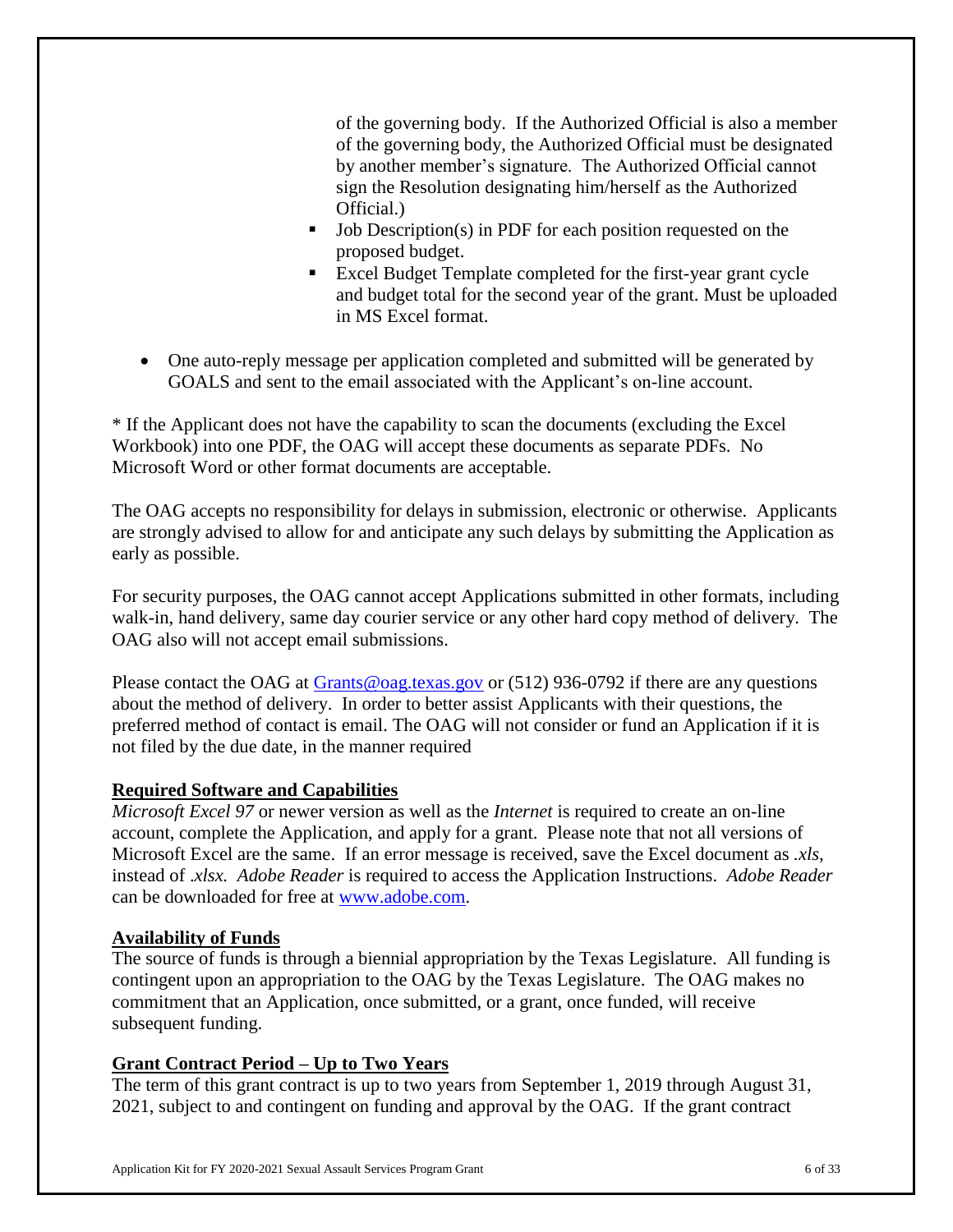period extends for more than one state fiscal year, the grantee may be required to submit additional documentation relating to the second fiscal year of the grant contract period, including an updated budget. The OAG may base its decision for the second fiscal year funding amounts on the grantee's first year performance, including but not limited to: the timeliness and thoroughness of reporting, effective and efficient use of grant funds and the success of the project in meeting its goals.

## **Eligible Applicants**

**State Sexual Assault Coalitions**: a statewide nonprofit organization that has been identified as a state sexual assault coalition by a state or federal agency authorized to make that designation.

• Non-profit Applicants with 26 U.S.C. §  $501(c)(3)$  status must be in good standing with the Comptroller of Public Accounts and "in existence" with the Secretary of State.

## **Eligible Budget Categories**

- Personnel
- Fringe Benefits
- Professional & Consultant Services
- Travel
- Equipment
- Supplies
- Other Direct Operating Expenses

### **Ineligible Costs**

Ineligible costs include, but are not limited to:

- Payment for lobbying
- Purchasing food and beverages except as allowed under Texas State Travel Guidelines
- Purchasing or leasing vehicles
- Purchasing promotional items or recreational activities
- Paying for travel that is unrelated to the direct delivery of services that supports the OAG funded program
- Paying consultants or vendors who participate directly in writing a grant Application
- Paying any portion of the salary or any other compensation for an elected government official
- Payment of bad debt, fines or penalties
- Payments for sexual assault medical forensic examinations
- Payments for medical care
- Purchasing any other products or services the OAG identifies as inappropriate or unallowable
- Payments for costs that have been reimbursed by the Crime Victims' Compensation Program
- Any unallowable costs set forth in state or federal cost principles

### **Ineligible Activities (not reimbursable)**

Ineligible activities include, but are not limited to:

Research centered activities (does not include evaluation for program improvement)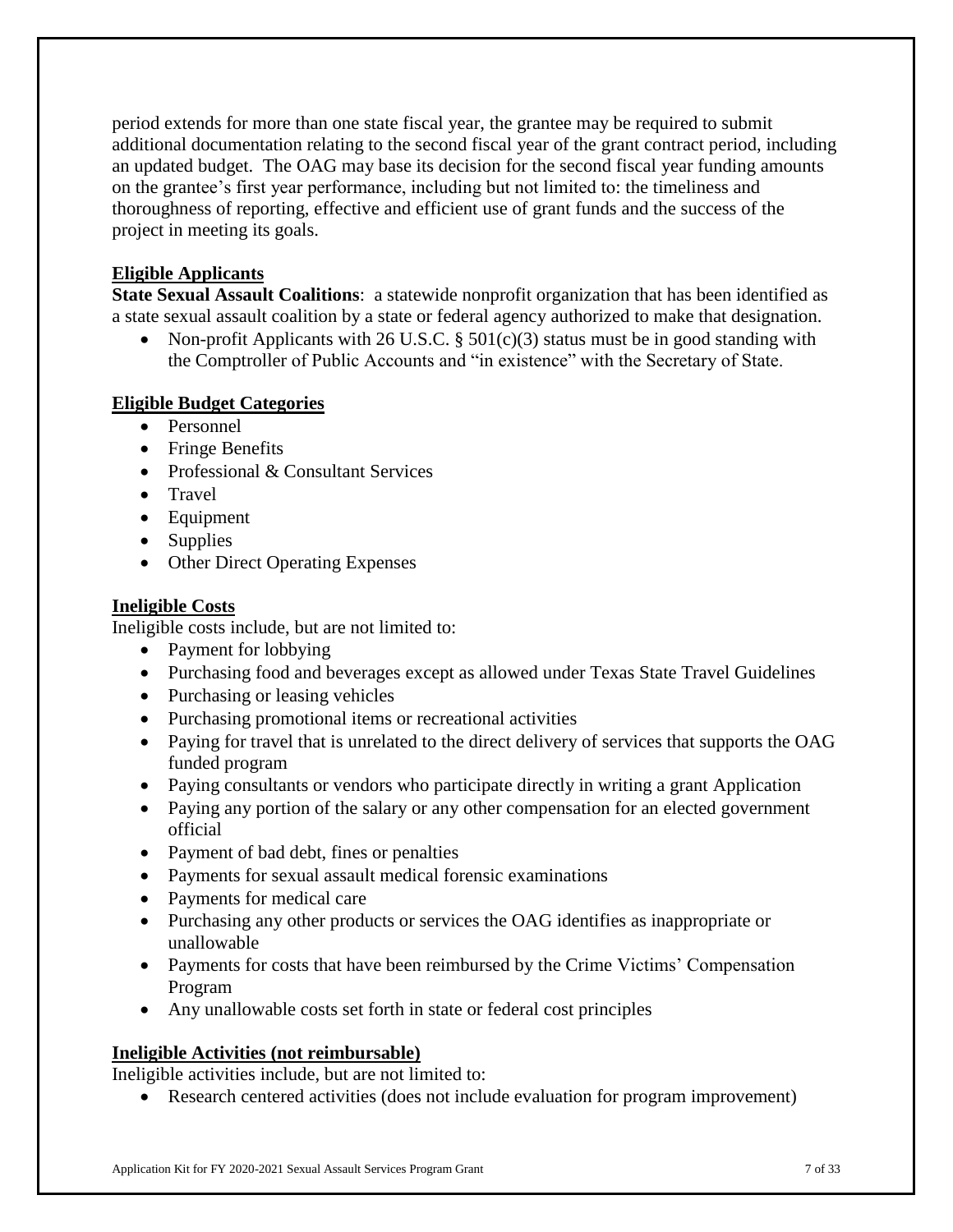- Prosecution centered activities for offender related activities, such as witness coordination, expert witness fees, or prosecutor salaries
- Law enforcement centered activities, such as investigators or patrol officers
- Probation activities that assist an offender
- Offender related activities, such as mediation or alcohol/drug abuse counseling
- Activities performed by Sexual Assault Nurse Examiners (SANEs), or other medical professionals, related to conducting sexual assault medical forensic examinations, including fees or salaries. This does not include professional fees for SANEs or medical professionals who provide victim serve training for an organization

### **Funding Levels**

For each fiscal year of the two-year grant term, the following are the minimum and maximum amounts the OAG will reimburse toward the Sexual Assault Services Program Grant funded by this grant. Applications requesting an amount below the minimum or above the maximum may not be considered. If the application is awarded, the budget may be adjusted by the OAG to fit within the minimum and maximum amounts.

|                | <b>Minimum</b><br><b>Amount</b> | <b>Maximum</b><br>Amount |
|----------------|---------------------------------|--------------------------|
| <b>FY 2020</b> | \$65,000                        | \$1,224,999              |
| <b>FY 2021</b> | \$65,000                        | \$1,224,999              |

o *Note*: The maximum funding level includes the combined maximum funding of the FY 2018-2019 Program Grant to a State Sexual Assault Coalition and the Sexual Assault Services Program Grant.

### **Match Requirements**

There are no match requirements for the Sexual Assault Services Program Grant.

### **Volunteer Requirements**

All Sexual Assault Services Program Grant Applicants are required to use volunteers in some way to support the mission of their organization. If the organization does not currently utilize volunteers, a plan must be described explaining how a volunteer program will be developed and implemented during the grant term.

If the Applicant currently uses volunteers, they must identify the role of a volunteer within the organization and describe program components related to recruitment and retention.

### **State and Federal Requirements**

All Applicants should review and be familiar with the OAG administrative rules governing the SAPCS-State Program. These rules are published in Texas Administrative Code, Title 1, Chapter 62:

[http://texreg.sos.state.tx.us/public/readtac\\$ext.ViewTAC?tac\\_view=4&ti=1&pt=3&ch=62](http://texreg.sos.state.tx.us/public/readtac$ext.ViewTAC?tac_view=4&ti=1&pt=3&ch=62)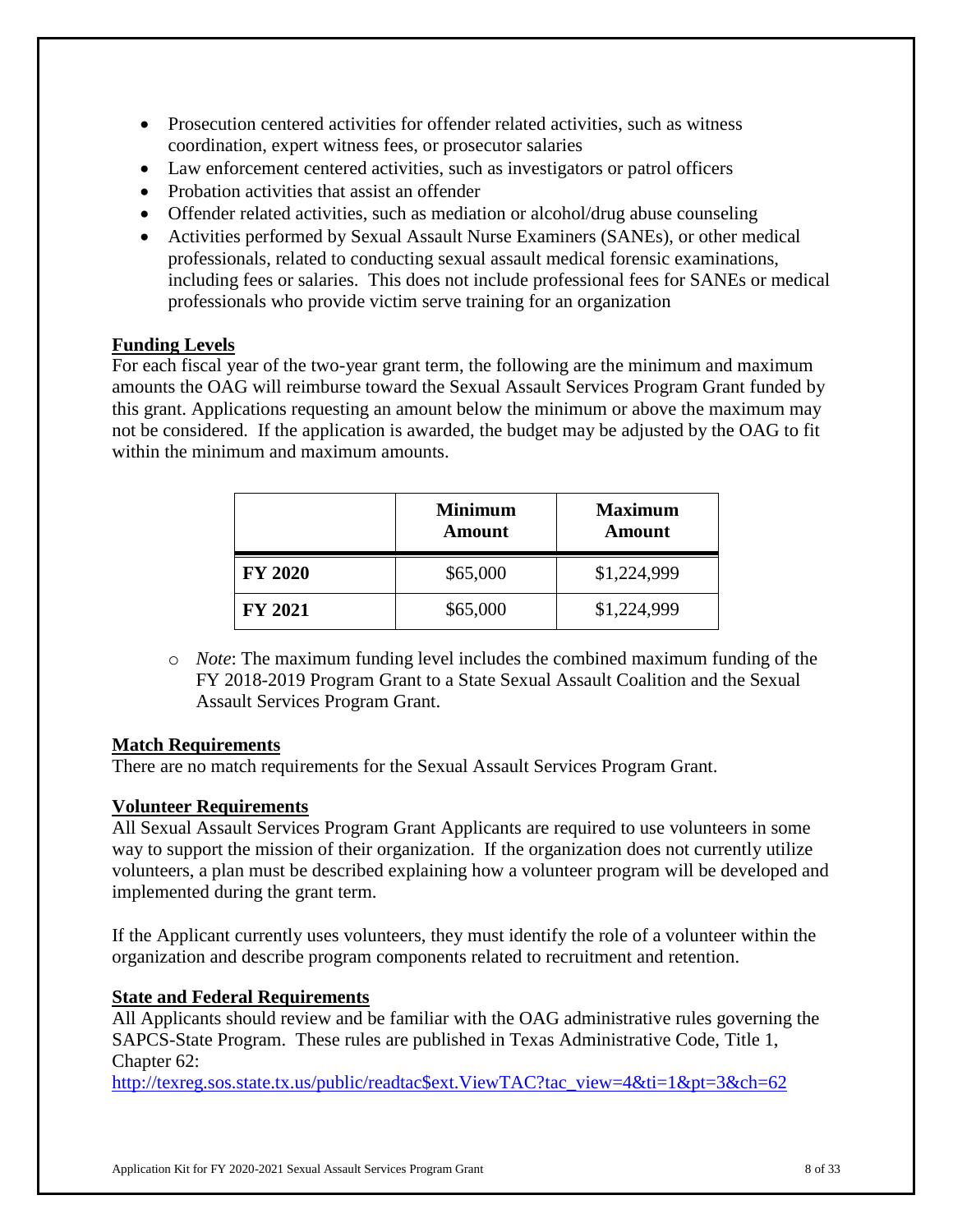In addition to the OAG's administrative rules, Applicants should be familiar with the Uniform Grant Management Standards (UGMS) and relevant Code of Federal Regulations (CFR) that relate to state, and if applicable, federal grant funding.

UGMS can be found at:

- <https://www.comptroller.texas.gov/purchasing/docs/ugms.pdf> (Please note: The Texas Comptroller's office is currently working on -revisions to UGMS. The release of the revised version may occur before or after this -Application Kit has been released.)
- Uniform Administrative Requirements, Cost Principles, and Audit Requirements for Federal Awards 2 CFR 200 can be found at: [http://www.ecfr.gov](http://www.ecfr.gov/)

## **Contact Information**

Assistance with technical questions about the Application Kit is available via:

- Email: Grants@oag.texas.gov
- Phone: (512) 936-0792
- GOALS: Select *Help* on the GOALS website for further assistance

Email is the preferred method for submitting questions. Each person submitting a question should include his/her name, the name of the organization, an email address, a phone number and if applicable, the Reference ID Number. Please note that OAG staff cannot assist with writing Applications or how to answer Eligibility questions.

### **Purpose Areas**

Grant contracts awarded under this Application Kit may be used to carry out the purpose of Texas Government Code, Chapter 420, including standardizing the quality of services provided, preventing sexual assault, providing training and technical assistance to sexual assault programs, and improving services to survivors and other individuals affected by sexual violence.

o *Note*: These purpose areas include the content of the FY 2018-2019 Program Grant to a State Sexual Assault Coalition and the Sexual Assault Services Program Grant Application Kits.

### **Review Process**

The OAG will review each complete Application filed by the deadline by an eligible Applicant.

- At any time during the review process, an OAG staff member may contact the Applicant for additional information.
- All areas of the budget are subject to review and approval by the OAG. Decisions related to the budget are based on both eligibility and reasonableness.

### **Scoring**

The OAG will make funding decisions that support the efficient and effective use of public funds. Scoring components may include, but are not limited to: information provided by the applicant on the organization's capacity, infrastructure, current knowledge, efforts, expertise and experience, and on the proposed project activities and budget.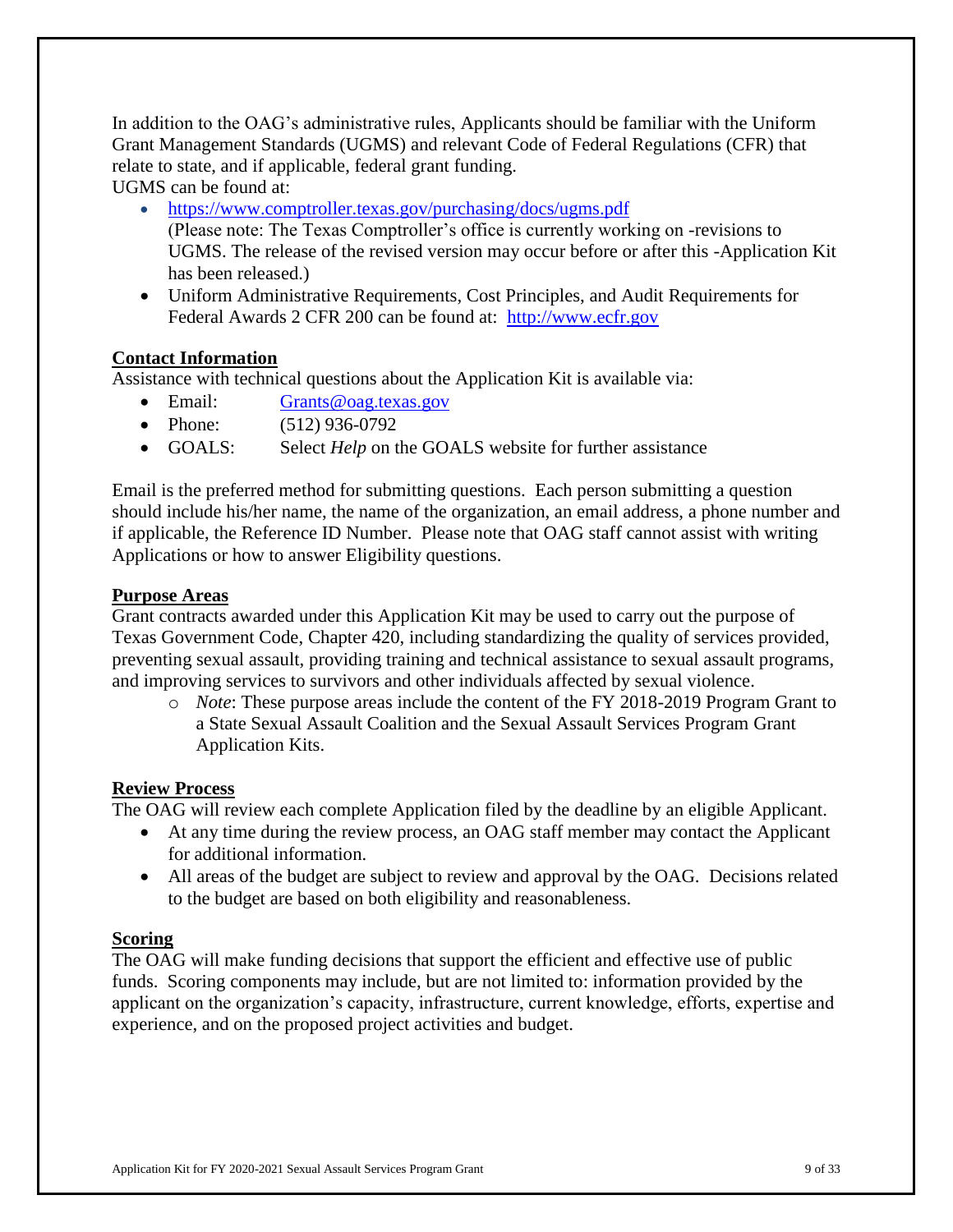### **Grant Decisions**

During the grant review and award process, the OAG may take into consideration other factors including whether the Applicant has demonstrated acceptable past performance as a grantee in areas related to programmatic and financial stewardship of grant funds.

The OAG may choose to award a grant contract from a different OAG funding source than that for which the Applicant applied.

The OAG is not obligated to award a grant at the total amount requested and/or within the budget categories requested. The OAG reserves the right to make awards at amounts above and/or below the stated funding levels.

The OAG makes final decisions on what is considered a State Sexual Assault Coalition.

All grant decisions including, but not limited to, eligibility, evaluation and review, and funding rest completely within the discretionary authority of the OAG. The decisions made by the OAG are final and are not subject to appeal.

### **Funding Priority**

The OAG reserves the right to consider all other appropriations or funding an Applicant currently receives when making funding decisions. The OAG may give priority to Applicants that do not receive other sources of funding, including funding that originates from the OAG.

## **Grant Award Notification**

The Applicant shall be notified in writing of the OAG's decision regarding a grant award.

The OAG may utilize a grant contract document and/or a notice of grant document once a decision is made to award a grant. The Applicant will be given a deadline to accept the grant award and to return the appropriate document to the OAG within the time prescribed by the OAG. An Applicant's failure to return the signed document, via DocuSign, to the OAG within the prescribed time period will be construed as a rejection of the grant award, and the OAG may de-obligate funds.

### **Special Conditions**

The OAG may assign special conditions at the time of the award. Until satisfied, these special conditions may affect the Applicant's ability to receive funds. If special conditions are not resolved, the OAG may de-obligate up to the entire amount of the grant award.

### **Reporting Requirements**

If an Application is funded, grantees will be required to report to the OAG quarterly, in the manner and schedule as determined by the OAG. Quarterly statistical reports are due no later than the  $30<sup>th</sup>$  day of each month following the end of the quarter. The four quarters end on the last day of the month of November, February, May and August. Reporting on grant project activities and outcomes via quarterly Performance Reports will be required. If reports are not submitted by the established dates, this may affect the Applicant's ability to receive reimbursement.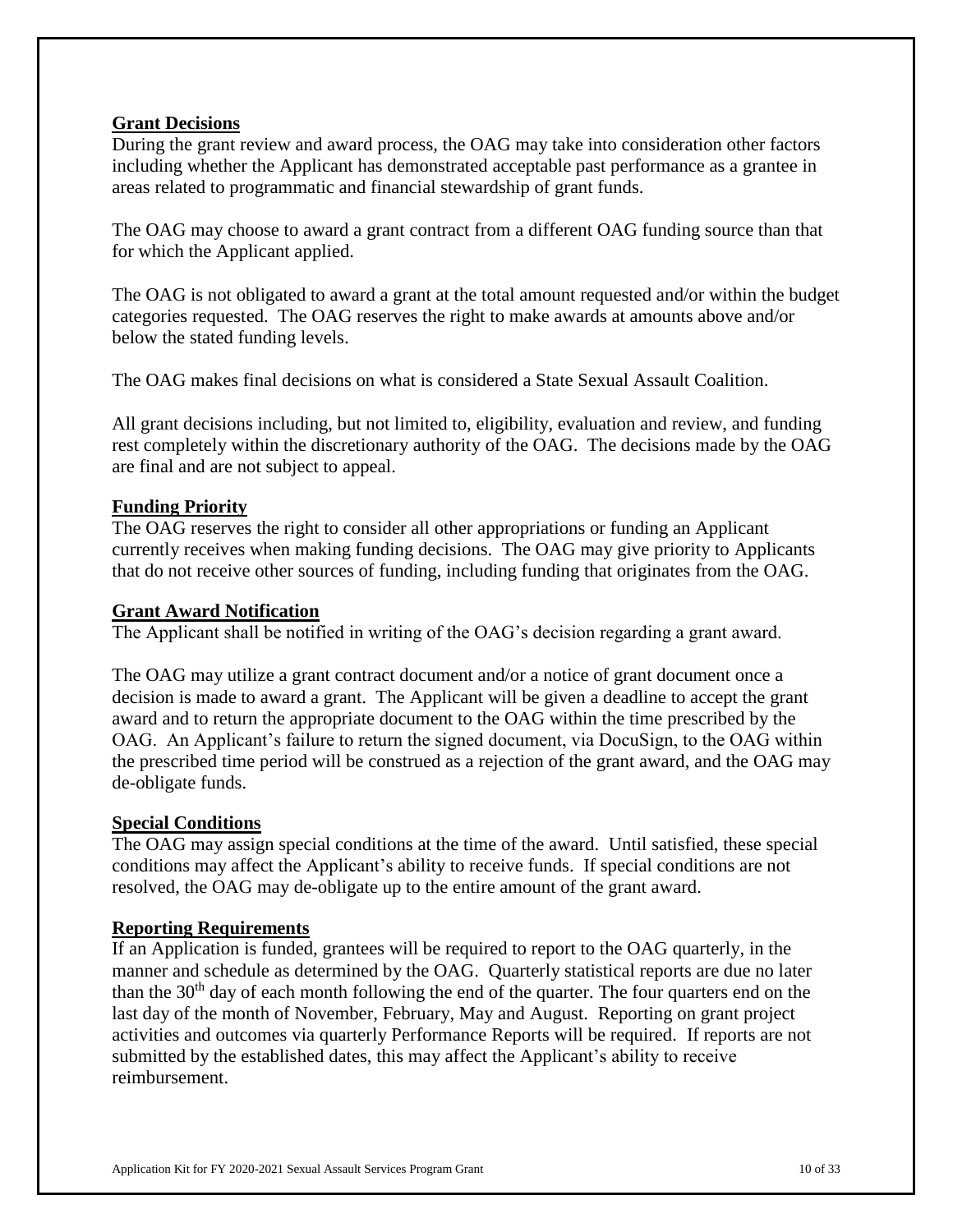#### **Method of Payment**

OAG grants are paid on a cost-reimbursement basis.

Application Kit for FY 2020-2021 Sexual Assault Services Program Grant 11 Of 33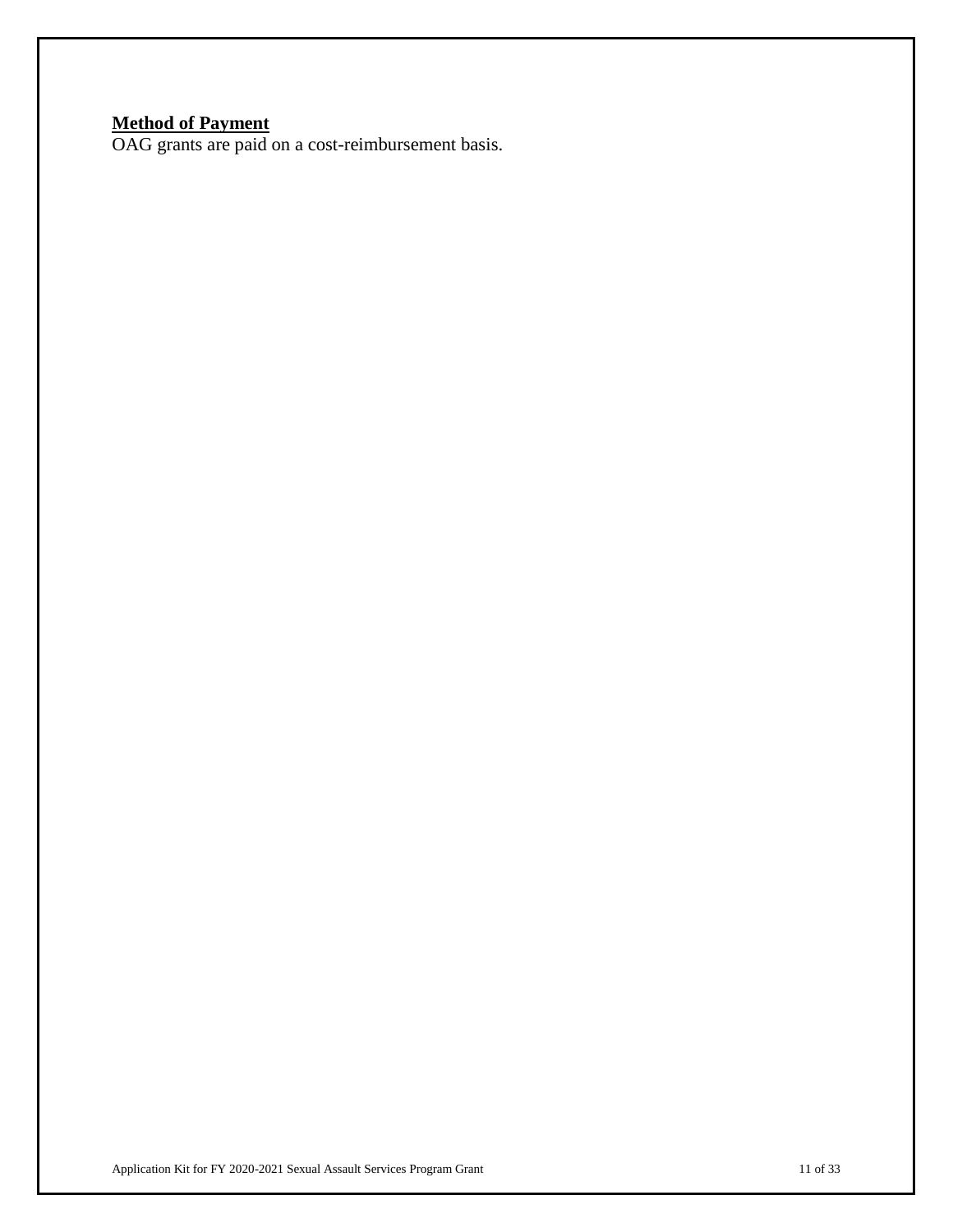## **II. DEFINITIONS**

**Advertising Costs –** The cost of advertising media and corollary administrative costs. Advertising media include magazines, newspapers, radio and television, direct mail, exhibits, electronic or computer transmittals and the like. Most advertising costs are unallowable for grant purposes and are only allowable if related to and necessary for performance of the grant, i.e. recruitment of personnel, procurement of goods and services, disposal of surplus materials, other specific purposes necessary to meet the requirements of the grant project, or the availability of services.

**Alternate Designee –** The person designated by the Authorized Official to sign invoices for the agency (i.e., Authorized Official, Executive Director, Financial Director, Auditor, Treasurer, etc.).

**Authorized Official –** Each grantee must designate an Authorized Official. The authorized official may not be the same person as the grant contact. The authorized official is the person authorized to apply for, accept, decline, or cancel the grant for the grantee. This person signs all grant contracts and financial forms as well as any other official documents related to the grant. This person may be, for example, the executive director of the entity, a county judge, or the designee authorized by the governing body in a resolution.

**Contract Staff –** Individuals that are not employed by the organization but are hired contractors of the organization to carry out specific work for the grant.

**DocuSign** – A digital way to receive and sign documents electronically.

#### **Education – For purposes of this grant includes the following:**

- Outreach Is victim related and includes but is not limited to public speeches, information booths, media interviews, public service announcements, newsletters, articles, editorials, and website visits conducted for the purpose of generally informing the public about sexual assault related topics and available victim services.
- Training Is victim related and includes general training sessions, video conference training sessions, and computer based training sessions conducted to train on sexual assault. Training is designed to increase knowledge on sexual assault related topics, impact the skills of individuals interacting with victims, including victim service training, or to improve the overall response to sexual assault. Training may be provided internally to volunteers and staff, or externally to the public.
- Prevention Includes education and other activities (*e.g.,* community mobilization and social norms change) related to the prevention of sexual violence. May include awareness activities (education to increase knowledge of the dynamics of sexual violence, its causes and consequences, and of services available through the sexual assault program), risk-reduction education (efforts that focus on reducing the risk of an individual in becoming a victim of sexual violence), and primary prevention activities (preventing sexual violence by working to increase protective factors and decrease risk factors of first-time perpetration of sexual violence).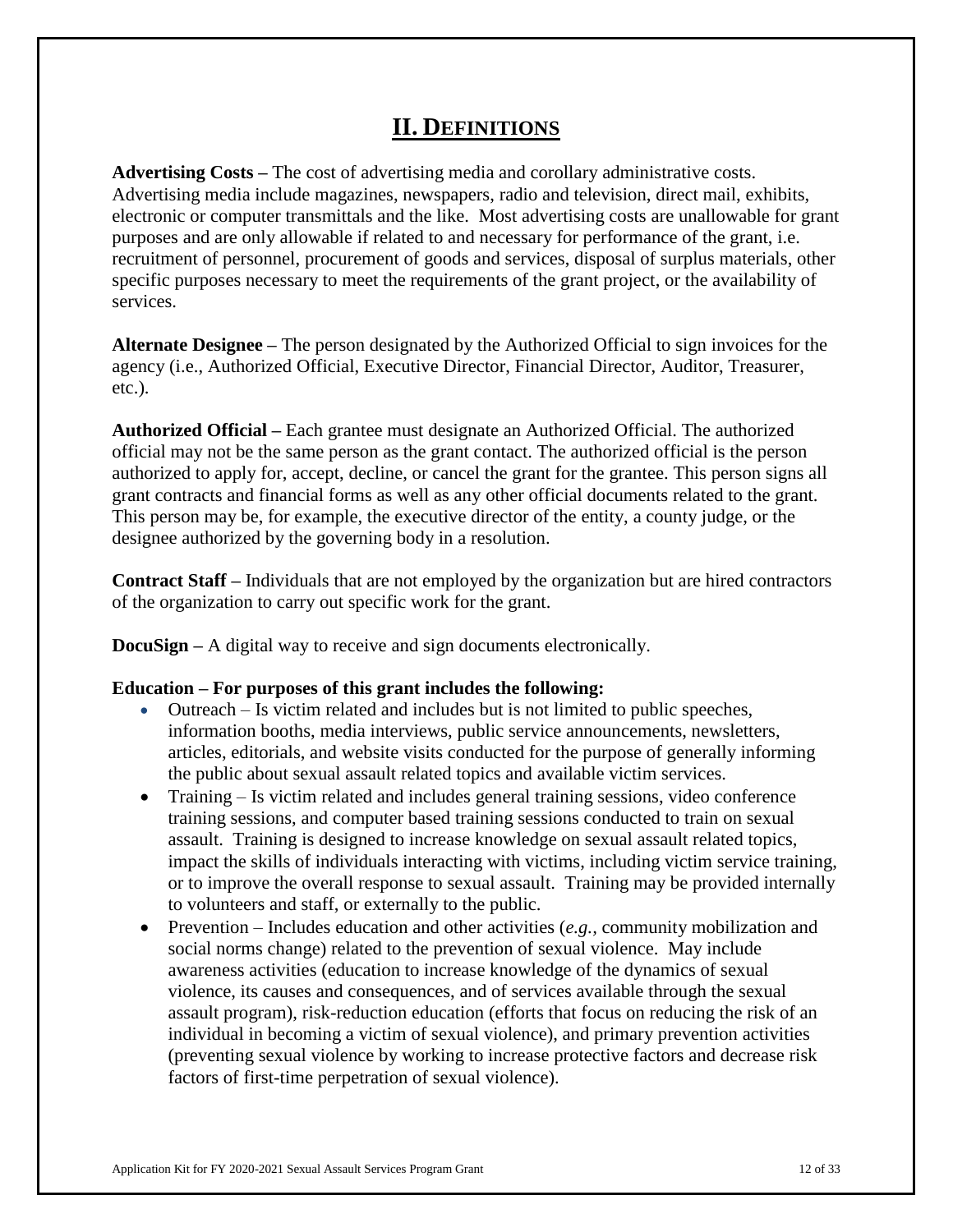**Employee –** A person under the direction and supervision of the organization, who is on the payroll of the organization and for whom the organization is required to pay applicable income withholding taxes.

**Equipment –** An article of non-expendable, tangible personal property having a useful life of more than one (1) year and a per unit acquisition cost which equals the lesser of the capitalization level established by the grantee for financial statement purposes or \$5,000.

**Fiscal Year** – Texas state fiscal year, beginning on September 1<sup>st</sup> and ending on August 31<sup>st</sup>.

**Fringe Benefits –** Compensation or other benefits provided by the employer to the employee at no charge that is above and beyond salary or wages. Examples include health plans, life insurance, leave, pensions, unemployment benefit plans, and employer's portion of payroll tax.

**Grant Contact –** Each grantee must designate a Grant Contact. The grant contact may not be the same person as the Authorized Official. The grant contact must be an employee of the grantee who is responsible for operating and monitoring the project and who is able to readily answer questions about the project's day-to-day activities. All grant related information will be sent to the Grant Contact.

**Mileage –** Per mile cost when traveling by car may be reimbursed according to the Texas State Travel Guidelines, unless a grantee's travel policy provides a lesser reimbursement.

**Other Direct Operating Expenses – Costs not included in other budget categories and which** are directly related to the day-to-day operation of the grant program. Other direct operating expenses include, but are not limited to, conference registration, rent, utilities, janitorial supplies, liability insurance, and communication.

**Per Diem** – Actual meal expense, incurred on an overnight stay in which the grantee travels outside of their designated headquarters, may be reimbursed according to the Texas State Travel Guidelines, unless a grantee's travel policy provides a lesser reimbursement.

**Personnel** – Employees of this organization that will be funded by this grant. See "Employee".

**Professional & Consultant Services -** Service for which the grantee uses an outside source for necessary support. Professional & Consultant Services include, but are not limited to tax services, accounting services, counseling, legal services, and computer support.

**Project Financial Officer** – This person has primary responsibility for overseeing the financial operations of the grant project and may or may not be the same as the organization's highest financial position. This person may be, for example, the chief financial officer, finance director, county auditor, comptroller or board treasurer.

**Promotional Items** – Articles of merchandise that are branded with a logo and used in marketing and communication programs. They are usually given away to promote a company, corporate image, brand, or event. Most promotional items are unallowable expenditures for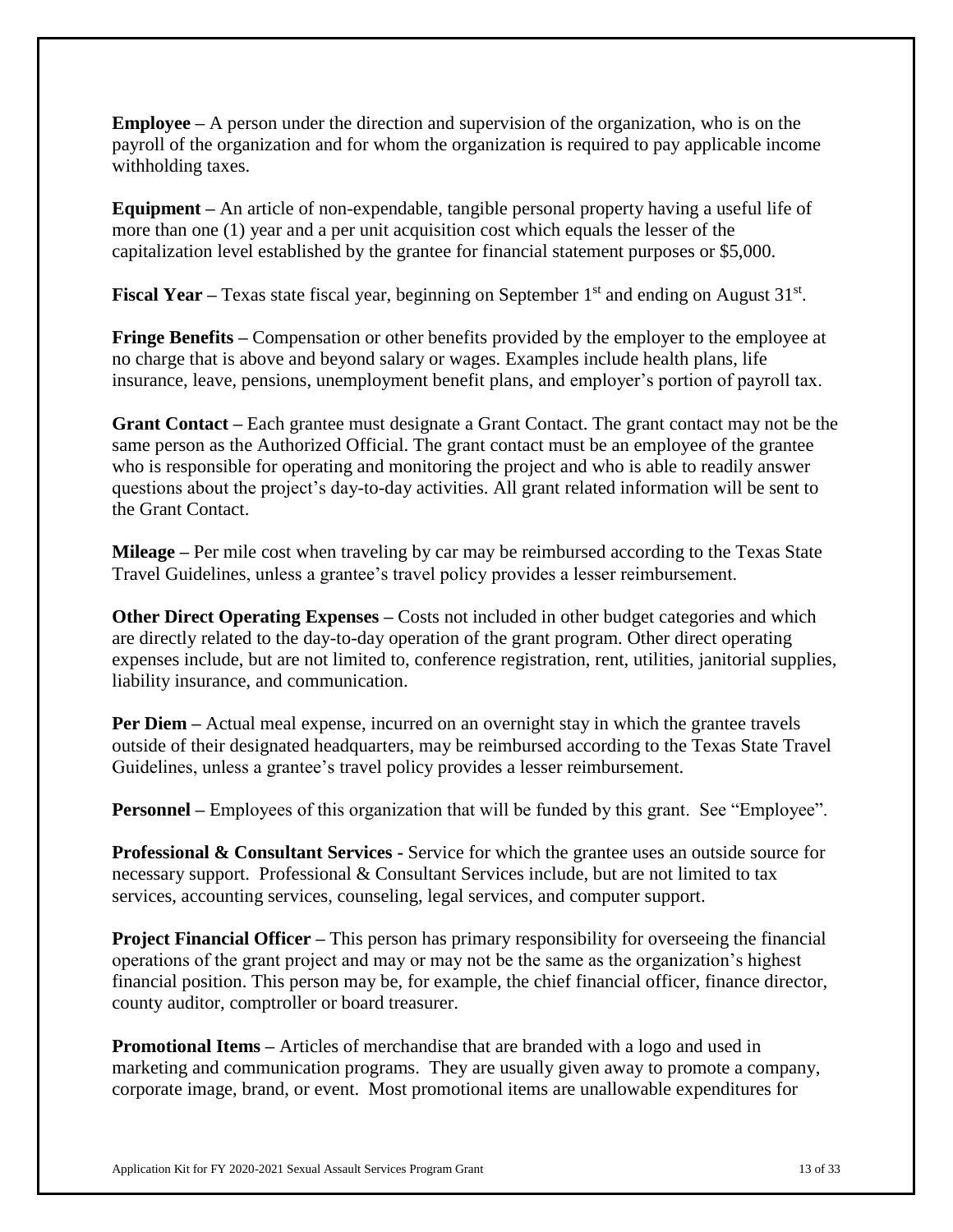grant purposes and are only allowable if the item is informational and/or instructional in nature and thus provides a public service.

**Reference ID Number –** This number will be assigned by GOALS after an Applicant has started its application for this grant opportunity. The Reference ID Number will be used by the OAG to track the receipt of Applications. The assigned Reference ID Number must be included on all Application documents submitted to the OAG.

**Resolution of Governing Body –** A formal written statement of an official body that is the governing authority of an agency.

**Salary –** The total compensation, not including fringe benefits, earned by the employee without regard to funding source.

**Special Conditions –** A requirement placed on a grant because of a need for information, clarification, or submission of an outstanding requirement of the grant that may result in a financial hold being placed on the OAG grant program. Special conditions may be placed on a grant at any time with or without notice.

**Standardize the Quality of Services Provided/Improve Services to Survivors of Sexual Assault –** Activities conducted on this grant that does not fall under Education (See Education definition).

**Supplies –** Consumable items directly related to the day to day operation of the grant program. Allowable items include, but are not limited to, office supplies, paper, postage, and education resource materials, printers, projectors, laptops, and computers.

**Technical Assistance –** Efforts to build the capacity of sexual assault programs to implement program activities. Assistance may be provided in person (includes video chat conferences), via telephone or email, or onsite.

**Volunteer –** A person who provides an unpaid service to the organization.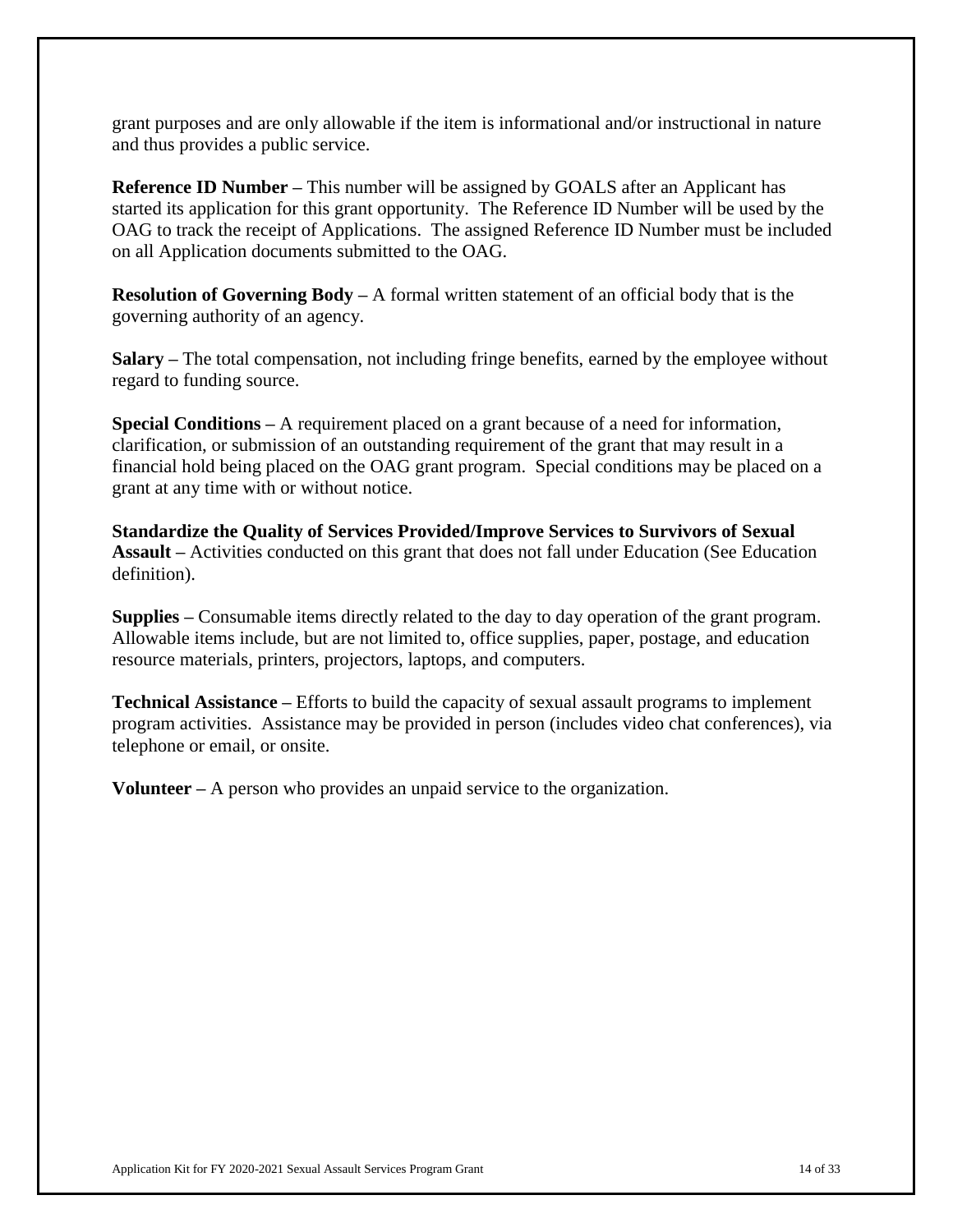# **III.Instructions for GOALS**

### **General Instructions**

Answer the questions only in the space provided. Only answered questions will be read or scored. Not all questions on this Application have instructions listed below. The instructions provided are to clarify and provide specific information where necessary. Every question should be answered in GOALS.

#### **Narrative Questions Throughout the Application**

All responses must fit in the text boxes provided not to exceed maximum word limit. It is highly recommended that responses be written on a separate document, then cut and pasted into GOALS. If uncertain whether a response fits in the space provided, use the word count listed below each text box.

### **Specific Form Instructions**

## **GENERAL INFORMATION**

*Note: This form will need to be completed if it was not completed during the OVAG, VCLG, and SAPCS-State grant application cycle*

Identify which type of organization you are:

- Non-Profit
- Local Unit of Government
- Statewide Governmental Entity

#### **Mailing Address**

Enter Organization mailing address.

#### **Grant Contact**

Enter the contact information for the person the OAG may contact directly for an immediate response and/or changes regarding the grant.

#### **Authorized Official**

Enter the contact information for the person authorized to apply for, accept, decline, or cancel the grant. This person signs all grant adjustment requests, inventory reports, progress reports and financial reports as well as any other official documents related to the grant.

#### **Alternate Designee**

Enter the contact information for the person designated by the Authorized Official to sign invoices for the agency (*i.e.,* Executive Director, Financial Director, Auditor, Treasurer, etc).

#### **Project Financial Officer**

Enter the contact information for the person the OAG contacts with inquiries regarding budget and/or invoice expenditure reimbursements.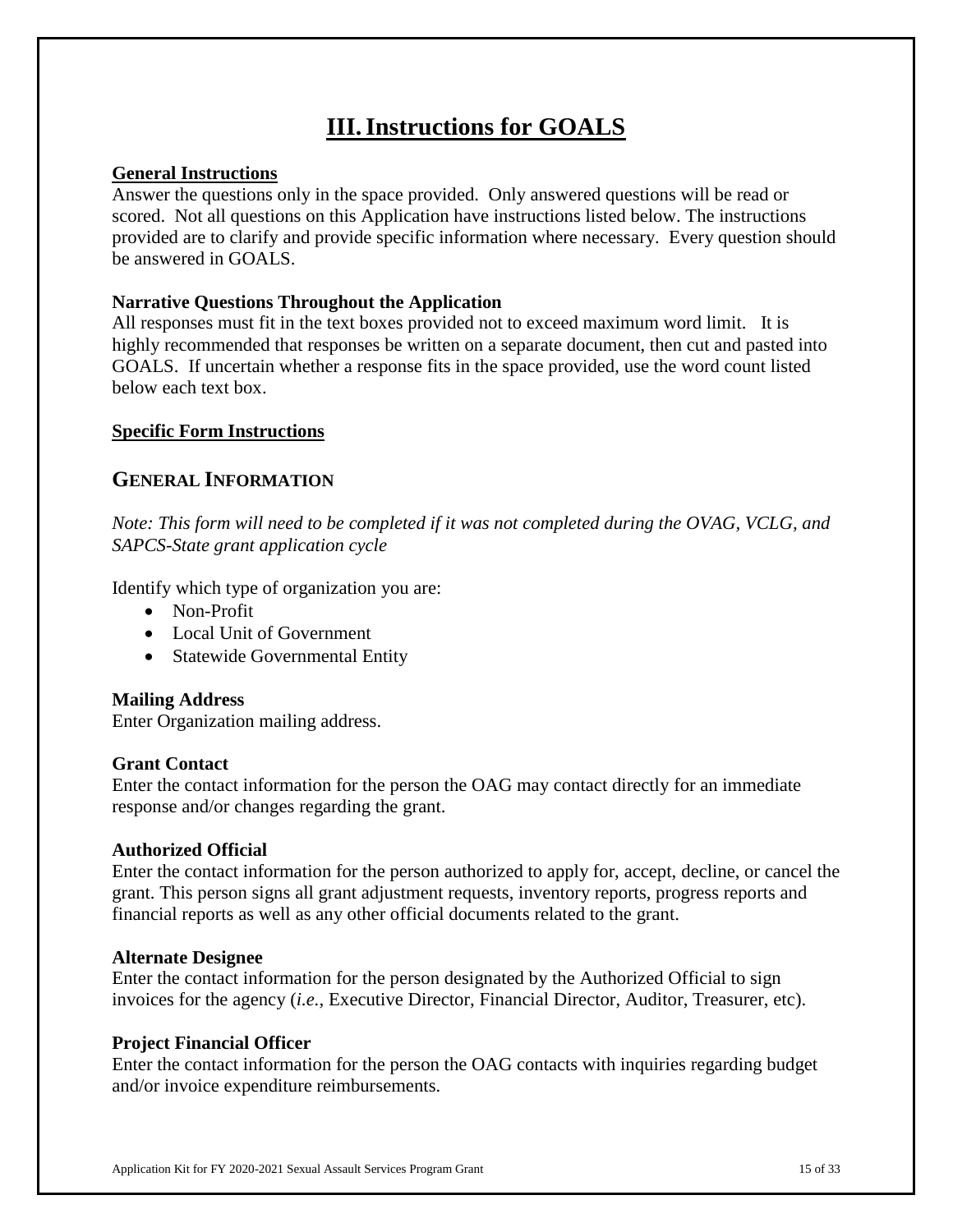### **Organization Information**

- Applicant's "Doing Business As" (dba):
- Program/Division/Unit Which Would Be Administering Grant
	- o If applicable, enter a sub-agency. For example, if a city is applying, they could enter their police department or a state agency could enter their victim outreach section.
- Federal Employer (Tax) ID Number (EIN)
	- o EIN is issued by the Internal Revenue Service (IRS)
- Texas Vendor ID Number (VIN)
	- o VIN is issued by the Texas Comptroller

## **SEXUAL ASSAULT SERVICES PROGRAM GRANT APPLICATION FORM**

### **Organization**

Identifying and contact information:

- Reference ID Number This number will automatically be entered for the Applicant.
- Legal Name of Applicant Enter the legal name of Applicant Organization.
- Name of Agency Contact and Agency Contact's Telephone Number Provide a contact name and phone number in the event the OAG has any questions about the Application.

### **Purpose Areas**

Applicant must select its Purpose Area(s) the Applicant is seeking funding for by checking the appropriate box or boxes.

### **Eligibility**

Input "Yes" or "No" for the first question. Note: If you cannot answer in the affirmative, you are not an eligible Applicant Organization.

Provide a narrative response for the second question.

### **Grant Narrative Questions**

Applicant must answer all questions.

## **SEXUAL ASSAULT SERVICES PROGRAM GRANT WORK PLAN**

Complete the Work Plan by entering information for each quarter of the grant in all columns (Activities, Responsible Party, and How will these activities help reach the projects goals). All personnel listed on the budget must be included under responsible party at least once in the Work Plan.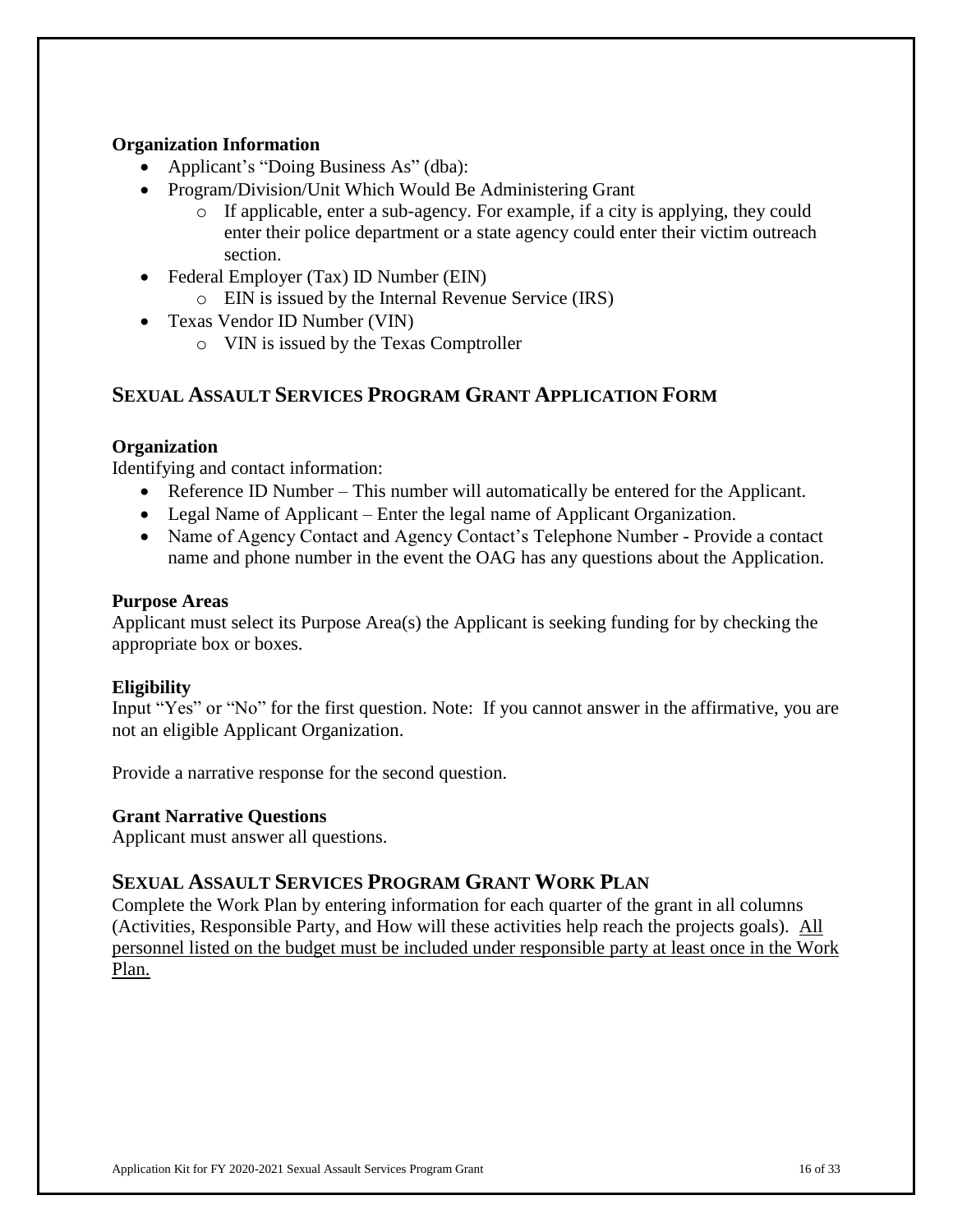## **BUDGET EXCEL WORKBOOK**

The Budget Excel Workbook is located on the main Application page under "Task." Download the budget template, complete and upload.

- Enter Reference ID Number, the number assigned to your Application;
- Enter Legal Name of Applicant (Agency's Legal Name); and
- Ensure the listed Funding Source (Name of Grant) is correct.

## **Budget Calculation**

## **Personnel and Fringe Benefits**

- Each Applicant is limited to no more than 30 positions.
- Each position listed on the budget can only be associated with one employee. If job sharing, list each position on the budget separately as many times as necessary regardless of time allocated to grant.
- Priority positions should be listed first. Staff Position/Title #1 is highest priority and Staff Position/Title # 30 is lowest priority.
- Over forty (40) hours per position are unallowable on this grant application. Overtime for significant incidences may be allowable after a grant is awarded, as approved by the OAG.
- Job Descriptions are required and must be submitted for all positions requesting funding. Job descriptions must reflect activities that relate to the project's goals and must be appropriately proportionate to the time spent on the Sexual Assault Services Program Grant.
- The personnel budget category must include employees' salaries only and not compensation for independent contractors. See the General Definitions section of this Application Kit for a definition of "employee."
- Salaries for grant funded positions must be reasonable for activities funded on the grant. Salaries may be subject to OAG review.
- Fringe benefits should only be included for the position(s) listed in the Personnel budget category.
- An organization must provide grant funded personnel the same fringe benefits provided to all other non-grant funded personnel, and it should be offered/covered in the organization's written personnel policies regardless of whether the costs for fringe benefits are paid through that OAG grant.
- Fringe benefits must comply with the organization's written personnel policies regarding fringe benefits.
- Grantees must agree to comply with the Uniform Grant Management Standards (UGMS), Texas Administrative Code (TAC), and 2 C.F.R. 200 titled, Uniform Administrative Requirements, Cost Principles, and Audit Requirements for Federal Awards (Uniform Guidance).

For each position, the Applicant must list the position title and the number of hours scheduled to work per week. Fill in the numbers of hours each week that will be spent on hours directly related to the objective of this grant.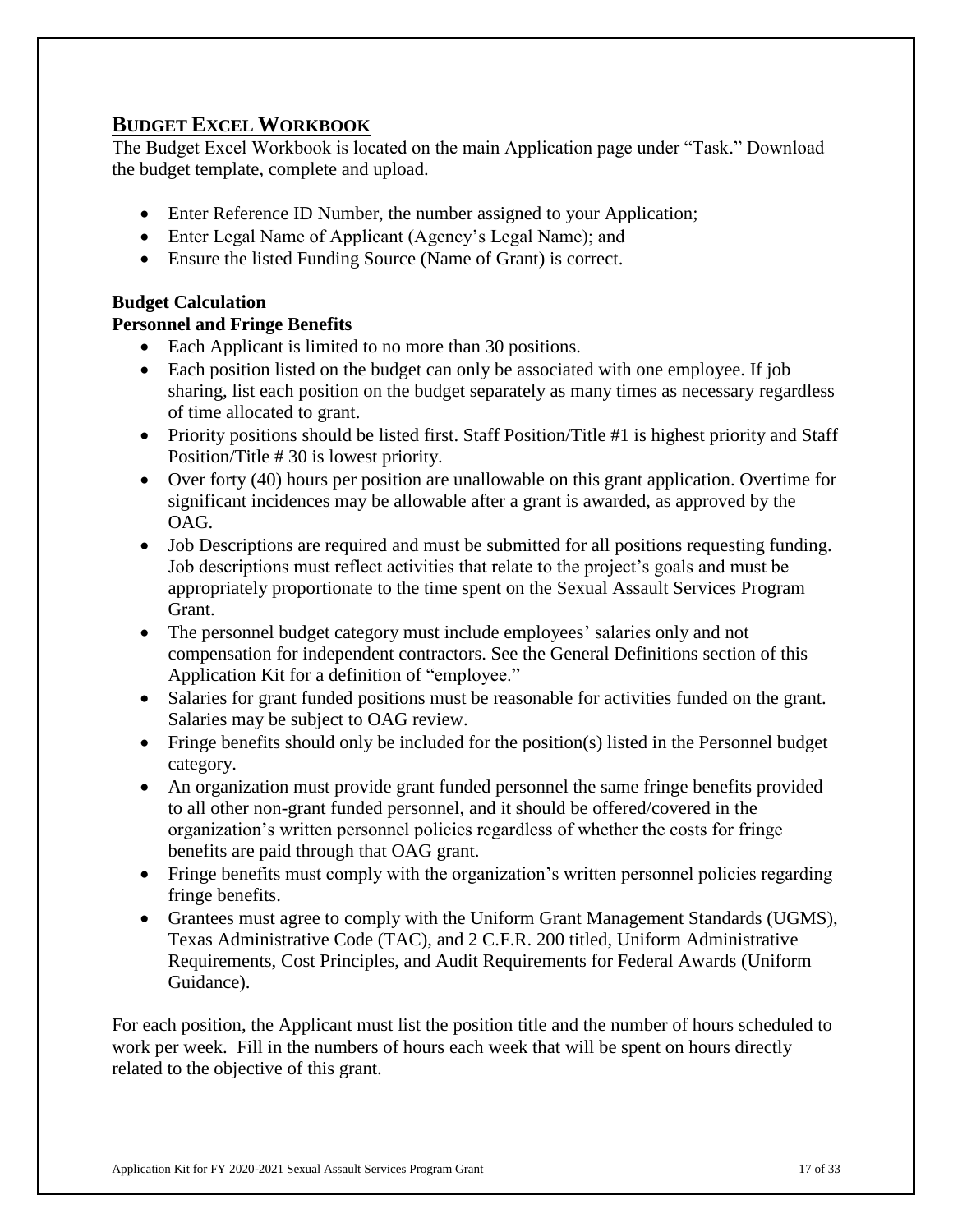For each position in the first fiscal year, provide the following information:

- Annual salary
- Percentage of Salary Requested for Fringe on the grant
- The Total Fringe Requested on this grant column will auto-fill based on the Annual Salary and the % of Salary Requested for Fringe

Note: Total Salary Requested category auto-fills based on the annual salary and the percentage of hours worked on the grant.

## **Personnel Position Narrative(s)**

Provide a summary justification for each position listed under Personnel and Fringe. This should include how each position supports the project goals. All responses must fit in the text boxes provided when the Application is uploaded. Note: Job description(s) must be submitted for each position listed and uploaded under *Upload Additional Documents*.

### **Professional & Consultant Services**

- "Professional  $&$  Consultant Services" is defined as a service for which the grantee uses an outside source for necessary support. Professional & Consultant Services include, but are not limited to, tax services, accounting services, counseling, legal services, and computer support.
- This category is appropriate when contracting with an individual or organization to provide professional services (*e.g.,* training, expert consultant, etc.) for a fee but not as an employee of the grantee organization.
- Any contract or agreement entered into by a grantee that obligates grant funds must be in writing and consistent with Texas contract law. The executed contract or agreement must be current, signed, and dated by all parties.
- Grantees must maintain adequate documentation supporting budget items for a contractor's time, services, travel expenses and rates of compensation. Grantees must establish a contract administration and monitoring system to regularly and consistently ensure contract deliverables are provided as specified in the contract.
- Grant funds may not be used to pay Professional & Consultant Services for a person or vendor who participated directly in writing a grant Application.

### **Professional & Consultant Services Narrative**

Provide a summary justification for each item. This should include how it supports the goal of the grant. All responses must fit in the text boxes provided when the Application is uploaded.

### **Travel**

- Travel expenses must be reasonable and necessary for activities funded on the grant.
- Grant funds requested in the travel category should be for grant related travel performed by grant funded staff and volunteers assigned to the grant only.
- Travel must relate directly to the delivery of services that supports the program funded by the OAG grant.
- Enter the name of the training event, the positions attending the training (separated by a comma), the total cost of travel by expense type (*i.e.,* Airfare/Mileage, Hotel, etc.), and the % requested by this OAG grant in the % column.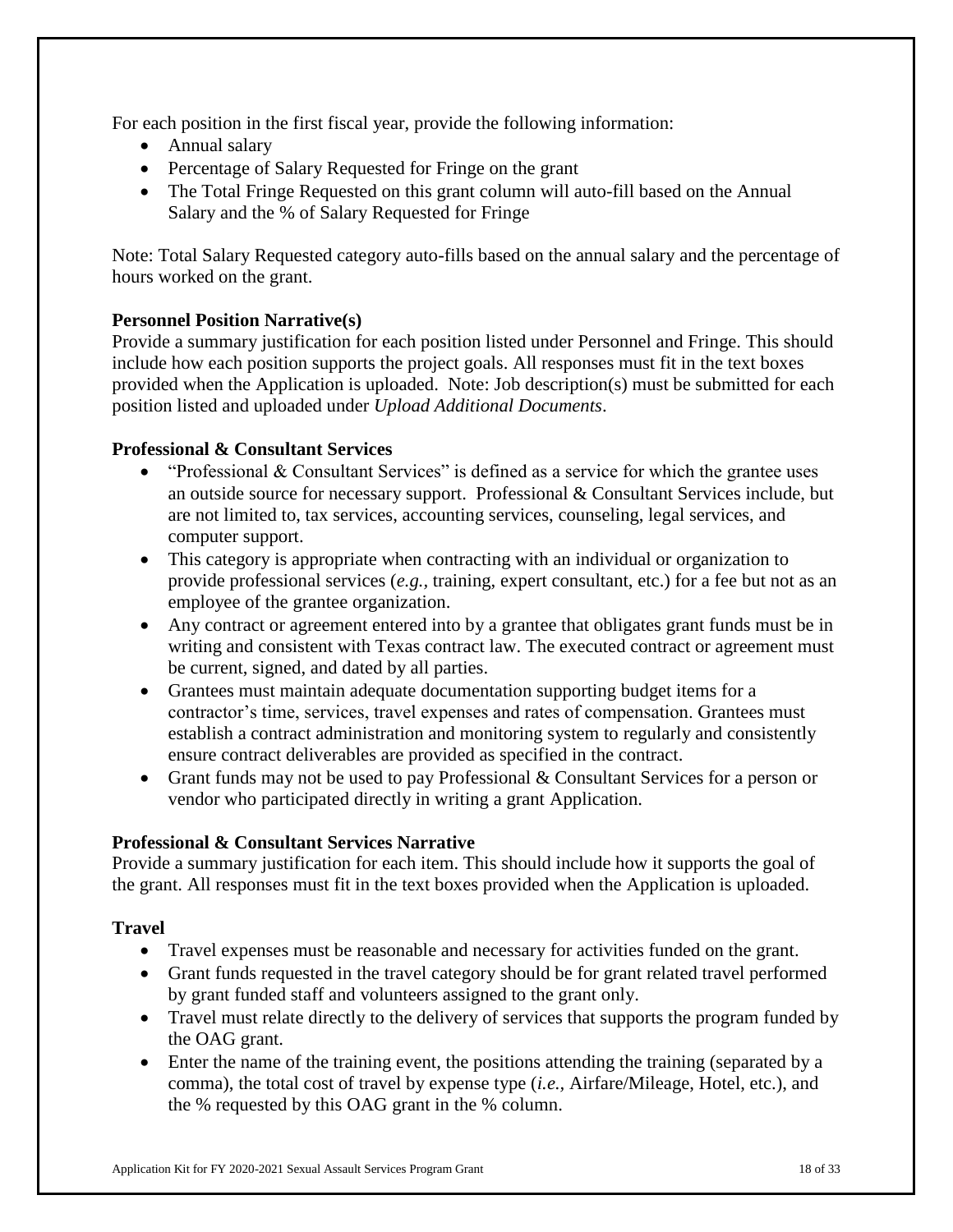- Cost Requested by this OAG Grant will autofill based on expenses and percentage requested.
- In-State Travel: Lodging, mileage, car rental, airfare, and parking may be reimbursed according to the Texas State Travel Guidelines, unless a grantee's travel policy provides for a lesser reimbursement. The reimbursement rate for these expenses can be found in the Texas State Travel Guidelines at:<https://fmx.cpa.state.tx.us/fm/travel/travelrates.php>
- Out-of-State Travel: Lodging, mileage, car rental, airfare, and parking may be reimbursed according to the General Services Administration (GSA) guidelines, unless a grantee's travel policy provides for a lesser reimbursement. The reimbursement rate for these expenses can be found on the GSA website at: <https://www.gsa.gov/travel-resources>
- For this grant, per diem is limited to actual expenses and is reimbursable according to the Comptroller of Public Accounts guidelines, for overnight travel unless a grantee's travel policy provides for a lesser reimbursement. Per diem is unallowable for non-overnight travel for this grant.
- Hotel tax should be included under the Misc./Hotel Tax line.
- If mileage is to be paid, provide the number of miles and the cost per mile, not to exceed the Texas State Travel Guidelines, in the justification under the Travel Narrative.
- Do not include conference registration fees in the travel budget category. Conference registration fees should be listed in the "Other Direct Operating Expenses" budget category.
- The OAG Sponsored Training subsection is only to be used for OAG Sponsored Training (including the annual conference).
- All other training should be listed under the "Additional Training" subsections.

### **Travel Narrative**

Provide a summary justification describing activities the travel grant funded persons will perform. This should include the proposed travel location, the number of trips planned, the title of grant funded persons who will be making the trips, and how the travel supports the goal of the grant. All responses must fit in the text boxes provided when the Application is uploaded.

### **Equipment**

- "Equipment" is defined as an article of non-expendable, tangible personal property having a useful life of more than one (1) year and a per unit acquisition cost which equals the lesser of the capitalization level established by the grantee for financial statement purposes or \$5,000.
- A grantee may use equipment purchased with OAG funds only for grant related purposes.
- Do not include maintenance or rental fees for equipment in the equipment budget category. Equipment maintenance or rental fees should be listed in the "Other Direct Operating Expenses" budget category.
- Enter the % of the total cost allocated to this grant project in the % column of the Equipment Chart.
- Do not include computers in the equipment budget category. Computers should be listed in the supplies budget category under their own line item.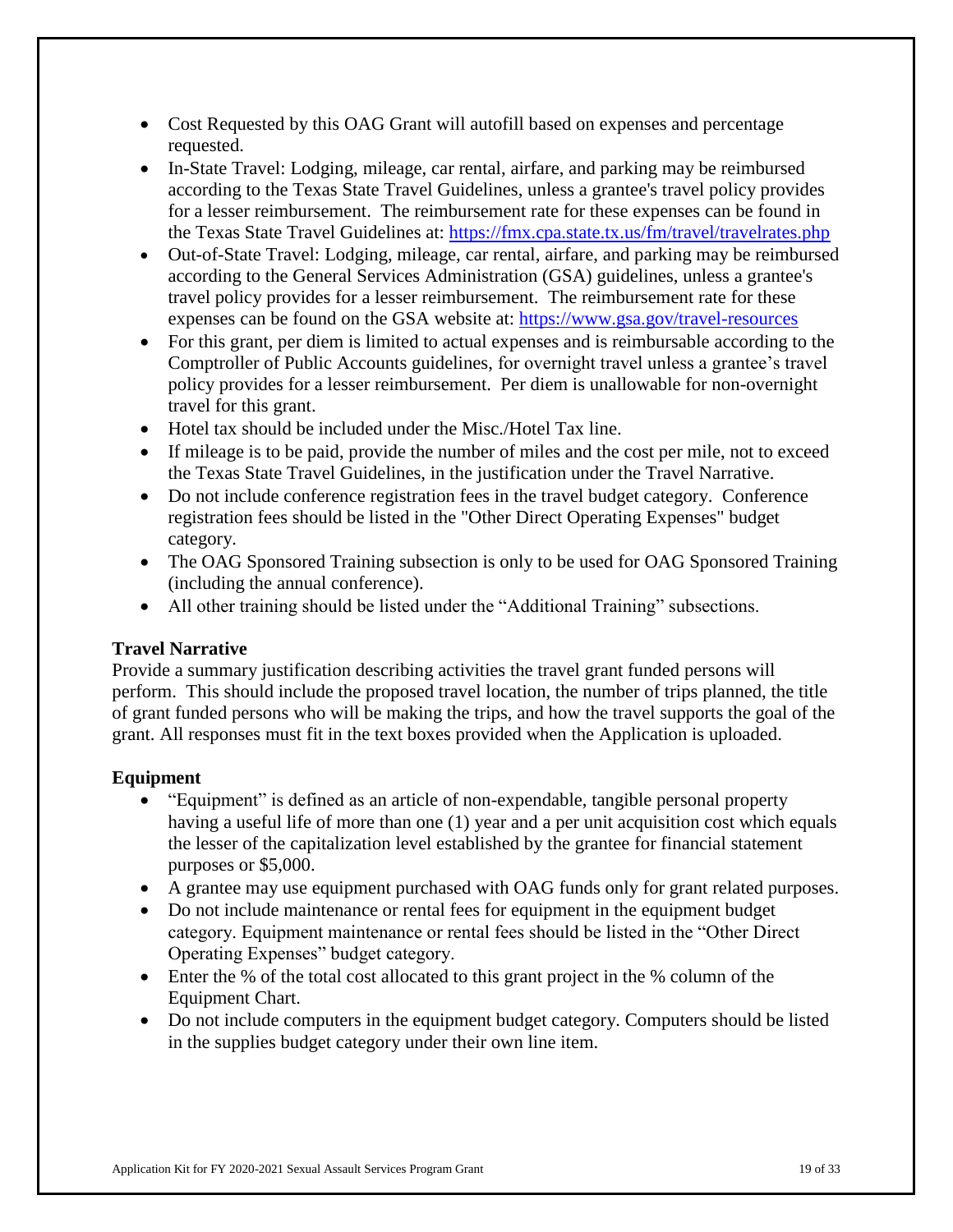## **Equipment Narrative**

Provide a summary justification for each item. This should include the title of grant funded persons who will be using each piece of equipment and how the use supports the goal of the grant. All responses must fit in the text boxes provided when the Application is uploaded.

### **Supplies**

- "Supplies" is defined as consumable items directly related to the day-to-day operations of the grant program. Allowable items include, but are not limited to, office supplies, paper, postage, and education resource materials, as appropriate.
- The OAG will not approve funds for the purchase of promotional items or recreational activities.
- Computers, regardless of cost, should be included under supplies and should be listed under their own line item.
- Costs for supplies should be allocated for grant funded persons listed on this Application.
- Enter the % of the total cost allocated to this grant project in the % column of the Supplies Chart.
- Each Applicant is required to have access to a computer in order to perform data collection and reporting to the OAG. If the Applicant does not currently have a computer, then one may be budgeted as part of this grant or secured through other means.
- Furniture, regardless of cost, should be included under supplies.

### **Supplies Narrative**

Provide a summary justification for each item. This should include how it supports the goal of the grant. All responses must fit in the text boxes provided when the Application is uploaded.

### **Other Direct Operating Expenses (ODOE)**

- "Other Direct Operating Expenses" are defined as those costs not included in other budget categories that are directly related to the day-to-day operations of the grant program. Examples: Utilities, rent, insurance, security fees, or maintenance fees.
- Registration fees for conferences and other training sessions should be included in this category. List the name of the conference and/or training to be attended.
- Funds may not be used to purchase food and beverages.
- Enter the % of the total cost allocated to this grant project in the % column of the Other Direct Operating Expenses Chart.

### **ODOE and Cost Allocation**

Grantees often allocate program expenses across more than one funding source. Listed below are four allowable allocation methods and examples of how allocation methods can be applied to the appropriate funding source.

- Other Direct Operating Expenses that benefit more than one grant should be allocated proportionately to the benefit or service received. The method used to allocate cost should be a reasonable and measurable means of distributing the cost to those grants, and consistently applied to the type of cost.
- It is acceptable to use different allocation methods for different types of ODOE expense, as long as the allocation method is applied consistently for those expenses.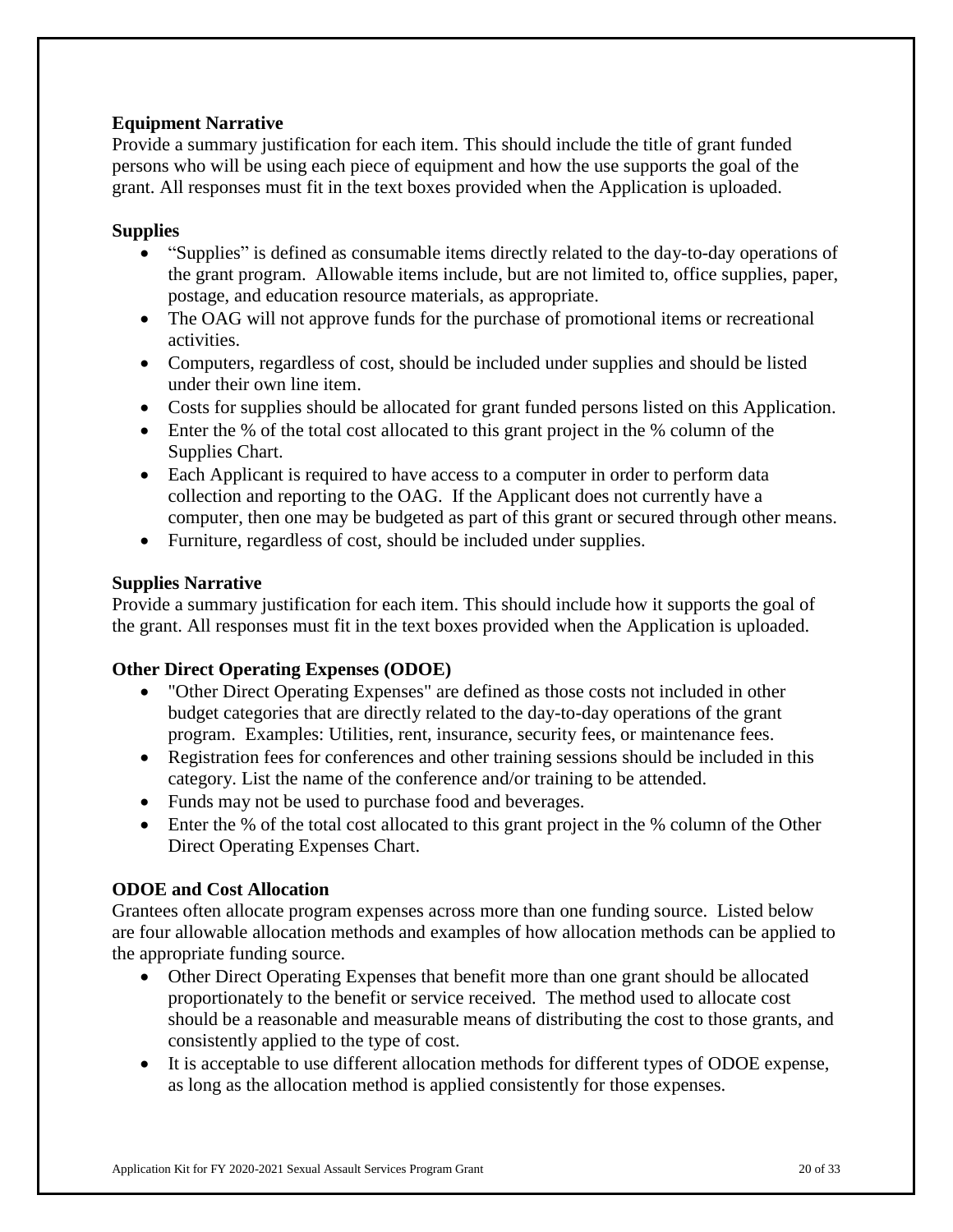Four common and acceptable allocation methods for ODOE expenses are: (1) funding, (2) full-time equivalents (FTE), (3) square footage, and (4) direct use. Allowable methods related to specific costs are shown in the chart below: This chart is an example of using different allocation methods for different specific costs.

|                  | <b>Square</b>  |             |                    |                   |
|------------------|----------------|-------------|--------------------|-------------------|
| <b>Cost Type</b> | <b>Funding</b> |             | <b>FTE</b> Footage | <b>Direct Use</b> |
| Copiers          | $\mathbf x$    | X           |                    | X                 |
| Data Line        | $\mathbf x$    | $\mathbf X$ |                    |                   |
| Equip            |                |             |                    |                   |
| Maintenance      | $\mathbf{x}$   | $\mathbf X$ |                    |                   |
| Janitorial       | $\mathbf x$    | $\mathbf X$ | $\mathbf X$        |                   |
| Postage          | $\mathbf x$    | $\mathbf x$ |                    | $\mathbf x$       |
| Printing         | $\mathbf x$    | $\mathbf X$ |                    | $\mathbf X$       |
| Rent             | $\mathbf x$    | $\mathbf x$ | $\mathbf{x}$       |                   |
| Telephones       | $\mathbf x$    | $\mathbf X$ |                    |                   |
| <b>Utilities</b> | X              | X           | X                  |                   |

**ALLOWABLE ALLOCATION METHODS**

### *The following are descriptions and examples of the acceptable methods:*

*(1) Funding Source Based:* The proportion of expense borne by each funding source is allocated based on the proportion of funding provided. For example:

| <b>Funding Source Based Example</b>                  |           |  |
|------------------------------------------------------|-----------|--|
| Total Operating Budget of Grantee A                  | \$475,000 |  |
| <b>OAG</b> Grant Funds                               | \$75,000  |  |
| $75,000 \div 475,000 = 0.16$                         |           |  |
| OAG Grant portion of the expense $= 16\%$            |           |  |
| The OAG Grant should not be charged more than the    |           |  |
| allowable ODOE costs. In this example, the allowable |           |  |
| portion is 16% of the total cost.                    |           |  |

*(2) Full-time equivalents (FTE) Based:* FTE is the numerical representation of full and part-time work activities. A person working full-time represents 1.00 FTE; a person working half-time represents .50 FTE.

### *Steps to calculate the annual number of FTEs:*

- 1. Determine the total number of hours worked for all employees.
- 2. Divide that number by 2080 to calculate the overall total number of FTEs.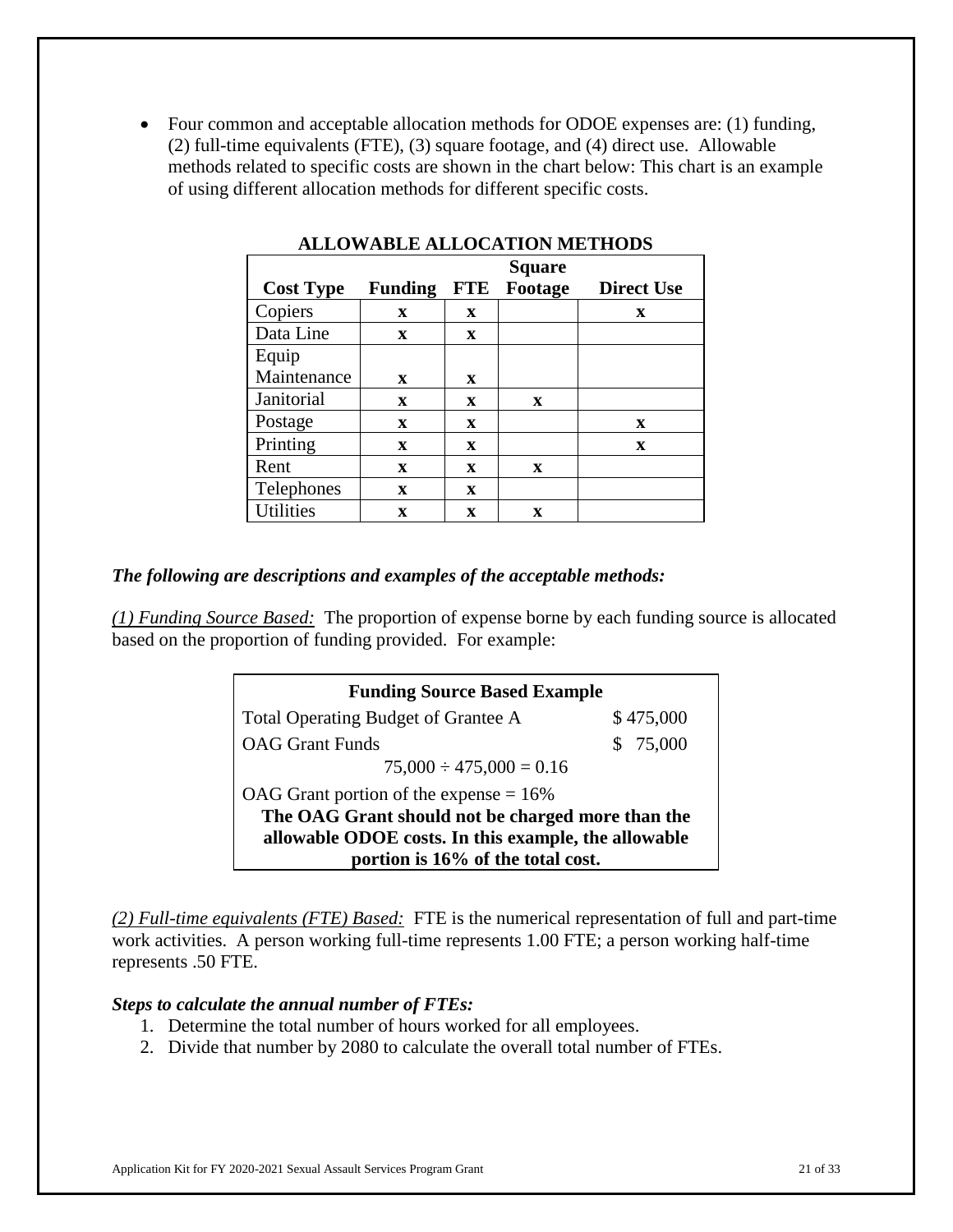- 3. To obtain the number of FTEs charged to the grant, determine the total number of hours to be directly charged to the grant and divide by 2080. (2080 is the number of hours per year for a full-time FTE at 40 hours per week).
- 4. To obtain percentage of the grant FTEs, divide the FTE total for the grant by the total of the organization FTEs calculated in step 2.
- 5. This calculation will provide the percentage of ODOE cost that could be allocated to the grant.

| <b>FTE Based Example</b> |                                                    |  |  |
|--------------------------|----------------------------------------------------|--|--|
|                          | 20,800 total hours charged for all staff (based on |  |  |
|                          | time sheets or payroll records)                    |  |  |
|                          | $20,800 / 2080 = 10$ FTEs overall                  |  |  |
|                          | 5,600 staff hours charged to grant A (based on     |  |  |
| <b>Annual FTE</b>        | time sheets or payroll records)                    |  |  |
| <b>Calculation</b>       | $5,600 / 2080 = 2.7$ FTE's charged to that grant A |  |  |
|                          | 2.7 (FTE charged to grant A) / 10 (FTEs overall)   |  |  |
|                          | $=.27(27%)$                                        |  |  |
|                          | $27\%$ x ODOE expense = amount to be allocated     |  |  |
|                          | to grant A                                         |  |  |

*(3) Square Footage Based:* This is cost calculated by measuring the square footage (sq. ft.) to determine the allocation percentage for direct use and common area. Listed below is an example to determine rent.

**Direct Use** is defined as an area occupied by funded grant staff under this grant. **Common Area** is defined as an area shared by all employees of the organization.

### *Steps to Calculate Square Footage*

1. Calculate the total square footage and divide by the monthly rent to determine the cost per square foot.

| Total Sq. Footage = 1250; Rent = $$1200$ per month; $$1200 / 1250 = $.96$ per sq ft |  |  |
|-------------------------------------------------------------------------------------|--|--|
| Suite 1 (Program A) $10 \times 13.8 = 138$ sq ft                                    |  |  |
| Suite 2 (Program B) $10 \times 13.8 = 138$ sq ft                                    |  |  |
| Suite 3 (Program C) $10 \times 13.8 = 138$ sq ft                                    |  |  |
| Suite 4 (Program D) 10 x $13.8 = 138$ sq ft                                         |  |  |
| Conf. Rm (Common Area) $22 \times 15 = 330$ sq ft                                   |  |  |
| Rest Rm 1 (Common Area) $6 \times 8 = 48$ sq ft                                     |  |  |
| Break Area (Common Area) $8 \times 8 = 64$ sq ft                                    |  |  |
| Storage Rm (Common Area) $8 \times 8 = 64$ sq ft                                    |  |  |
| Hallway (Common Area) $48 \times 4 = 192$ sq ft                                     |  |  |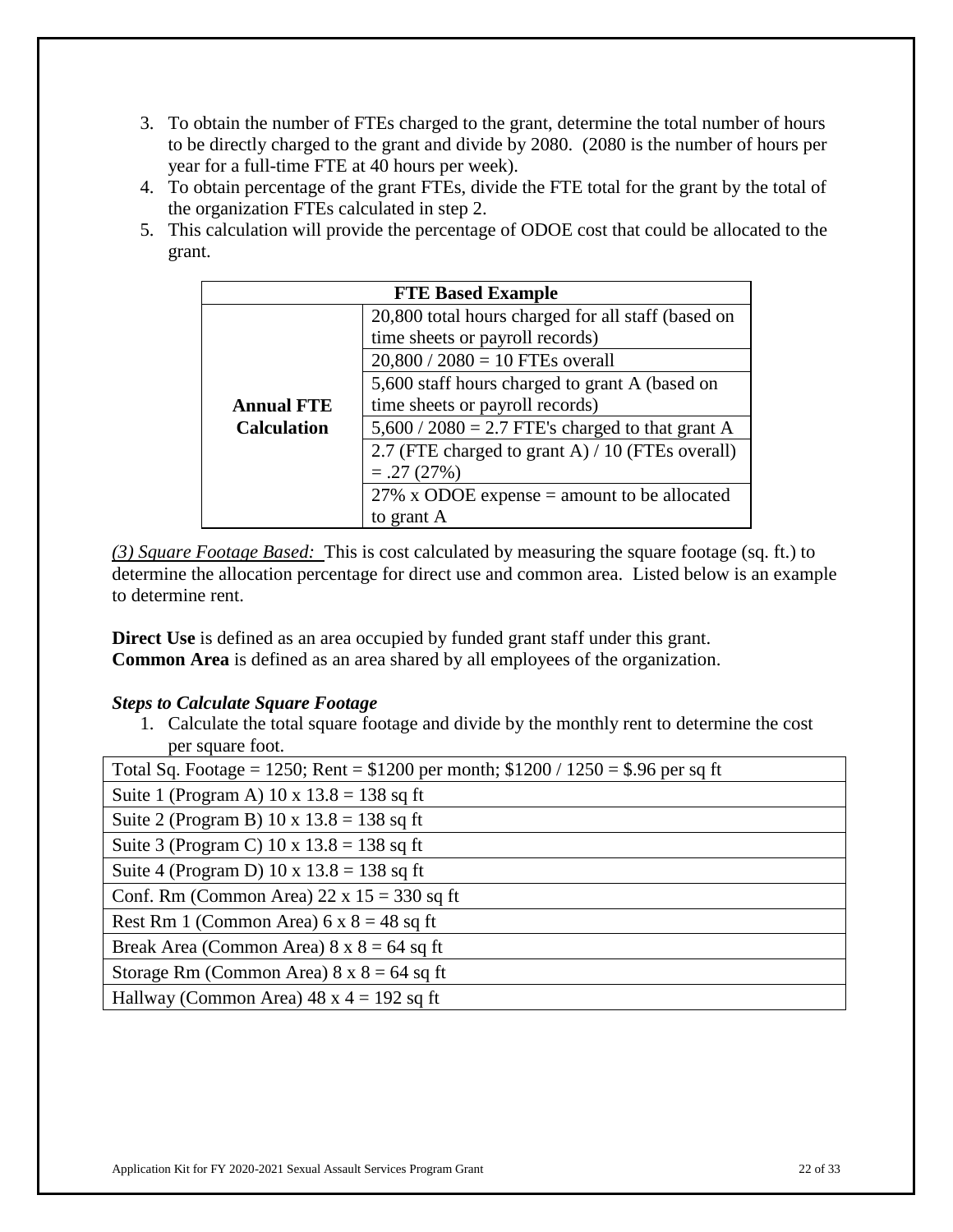2. Multiply the direct use square footage by the cost per square foot. This will provide the direct use cost.

| Direct Use Cost by Program                                       |                             |  |
|------------------------------------------------------------------|-----------------------------|--|
| Program A (Direct Use)                                           | 138 sq ft x $.96 = $132.48$ |  |
| Program B (Direct Use)                                           | 138 sq ft x $.96 = $132.48$ |  |
| Program C (Direct Use)                                           | 138 sq ft x $.96 = $132.48$ |  |
| Program D (Direct Use)                                           | 138 sq ft x $.96 = $132.48$ |  |
| Common Area (Allocable ODOE Expense) 698 sq ft x $.96 = $670.08$ |                             |  |

- 3. Add the total square feet of all the direct use areas (Program  $A+$  Program  $B+$  Program  $C+$  Program D) = Program ABCD direct use  $(138 + 138 + 138 + 138 = 552)$ .
- 4. Divide each direct use space by the total direct use to obtain % to distribute Common Area cost (Program A is  $138 / 552 = 25\%$ ).
- 5. Multiply this percentage by the cost of the Common Area to obtain the additional cost for each program Common Areas. (Program  $A = 25\%$  X Common Area cost of \$670.08 = \$167.52).
- 6. Program A is allocated the \$132.48 based on direct use and \$167.52 for the proportionate Common Area. Program A allocation for rent based on square footage is  $$132.48 +$ \$167.52 = \$300.00. *Repeat for Program B, Program C and Program D*.

*(4) Direct Use Based:* This is used when the ODOE cost can be directly charged to a grant by using meter readings, copy counts, etc.

### **Other Direct Operating Expenses Narrative**

Provide a summary justification for each item. This should include how it supports the goal of the grant. All responses must fit in the text boxes provided when the Application is uploaded.

### **Budget Total for the First Year of the Grant**

This section is auto-calculated based on the Applicant's responses. The Applicant will not enter any information in this section. Applications requesting an amount below the minimum or above the maximum may not be considered. If the Application is awarded, the budget may be adjusted by the OAG to fit within the minimum and maximum amounts.

### **Second Year of the Grant Cycle**

Provide a categorical total budget for the second year of the grant cycle. "Budget Total for the Second Year of the Grant" will be auto-calculated based on the Applicant's responses.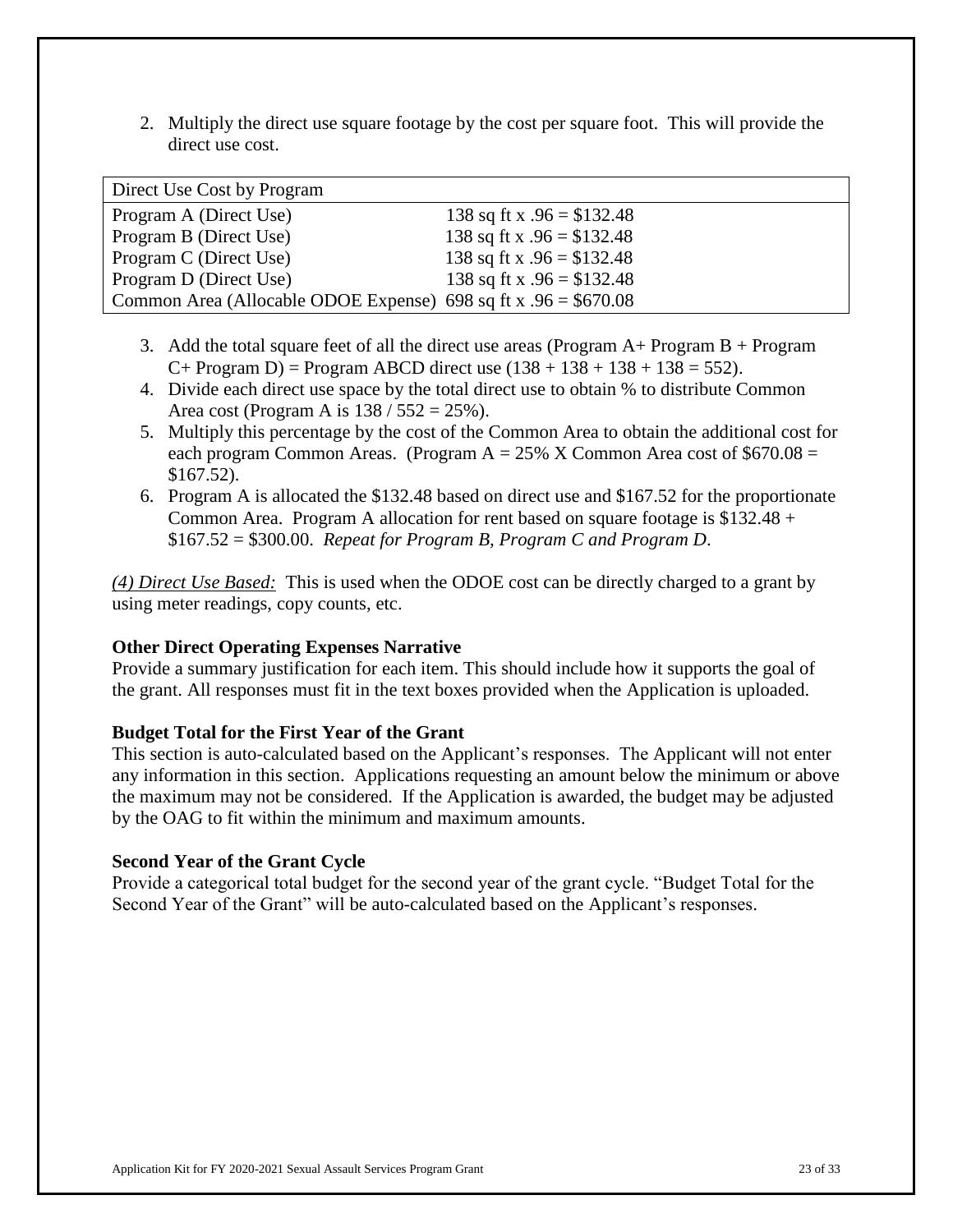## **IV. OAG CERTIFICATIONS AND ASSURANCES**

## **THE OAG HAS ADOPTED THE FOLLOWING CERTIFICATIONS AND ASSURANCES AS APPLICABLE TO ALL RECIPIENTS OF THE SEXUAL ASSAULT SERVICES PROGRAM GRANT**.

The Applicant agrees to:

(1) Comply with Texas Government Code, Chapter 573, by ensuring that no officer, employee, or member of the Applicant's governing body or of the Applicant's contractor shall vote or confirm the employment of any person related within the second degree of affinity or the third degree of consanguinity to any member of the governing body or to any other officer or employee authorized to employ or supervise such person unless otherwise provided by law, as applicable, under Texas Government Code, Chapter 2252 or Chapter 783. This prohibition shall not prohibit the employment of a person who shall have been continuously employed for a period of two (2) years, or such other period stipulated by local law, prior to the election or appointment of the officer, employee, or governing body member related to such person in the prohibited degree.

(2) Comply, as applicable, with Texas Government Code, Chapter 552, ("Texas Public Information Act") which requires the public information that is collected, assembled or maintained by the Applicant to be available to the public during normal business hours, unless otherwise provided by law as applicable under Texas Government Code, Chapter 2252 or court order.

(3) Comply, as applicable, with Texas Government Code, Chapter 551, ("Texas Open Meetings Act") which requires all regular, special or called meeting of governmental bodies to be open to the public, except as otherwise provided by law or specifically permitted in the Texas Constitution.

(4) Comply with Texas Family Code, Section 231.006, which prohibits payments to a person who is in arrears on child support payments.

(5) If Applicant is a health and human services agency or public safety or law enforcement agency, it may not contract with or issue a license, certificate or permit to the owner, operator or administrator of a facility if the license, permit or certificate has been revoked by another health and human services agency or public safety or law enforcement agency.

(6) If Applicant is a law enforcement agency regulated by Texas Occupations Code, Chapter 1701, it must be in compliance with all rules adopted by the Texas Commission on Law Enforcement Officer pursuant to Chapter 1701, or must provide the OAG with a certification from the Texas Commission on Law Enforcement that the agency is in the process of achieving compliance with such rules.

(7) Agrees that when incorporated into a grant award or contract, these standard assurances become terms or conditions for receipt of grant funds and that the Applicant shall maintain an appropriate contract administration system to ensure that all terms, conditions, and specifications are met.

(8) Comply with the Texas Family Code, Section 261.101 which requires reporting of all suspected cases of child abuse to local law enforcement authorities and to the Texas Department of Family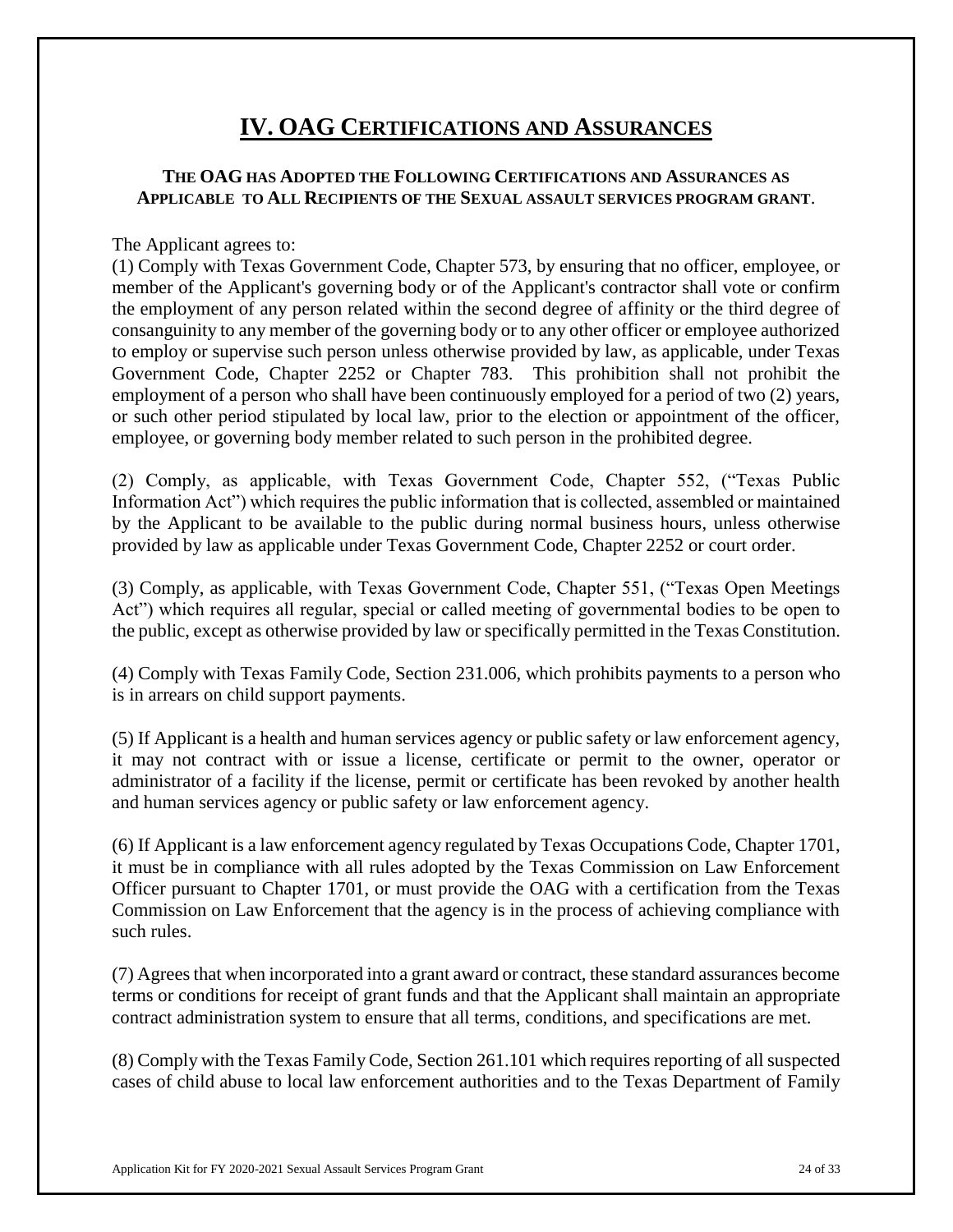and Protective Services. Applicant shall also ensure that all program personnel are properly trained for and aware of this requirement.

(9) Comply with all applicable state and federal statutes relating to nondiscrimination. These include, but are not limited to, the following: (a) Title VI of the Civil Rights Act of 1964 (P.L. 88-352) which prohibits discrimination on the basis of race, color or national origin; (b) Title IX of the Education Amendments of 1972, as amended (20 U.S.C. §§ 1681–83, 1685–86), which prohibits discrimination on the basis of sex; (c) Section 504 of the Rehabilitation Act of 1973, as amended (29 U.S.C. § 794), which prohibits discrimination on the basis of handicaps, and the Americans With Disabilities Act of 1990 (42 U.S.C. §§ 12131–34); (d) the Age Discrimination Act of 1974, as amended (42 U.S.C. §§ 6101–07), which prohibits discrimination on the basis of age; (e) the Drug Abuse Office and Treatment Act of 1972 (P.L. 92-255), as amended, relating to nondiscrimination on the basis of drug abuse; (f) the Comprehensive Alcohol Abuse and Alcoholism Prevention, Treatment and Rehabilitation Act of 1970 (P.L. 91-616), as amended, relating to nondiscrimination on the basis of alcohol abuse or alcoholism; (g) Sections 523 and 527 of the Public Health Service Act of 1912 (42 U.S.C. §§ 290 dd-3, 290 ee-3), as amended, relating to confidentiality of alcohol and drug abuse patient records; (h) Title VIII of the Civil Rights Act of 1968 (42 U.S.C. §§ 3601 et seq.), as amended, relating to nondiscrimination in the sale, rental or financing of housing; (i) any other nondiscrimination provisions in the specific statute(s) under which Application for Federal assistance is being made; and (j) the requirements of any other nondiscrimination statute(s) which may apply to the Application.

(10) Comply, as applicable, with the provisions of the Davis-Bacon Act (40 U.S.C. §§ 3141–48), the Copeland Act (40 U.S.C. § 3145 and 18 U.S.C. § 874), and the Contract Work Hours and Safety Standards Act (40 U.S.C. §§ 3701–08), regarding labor standards for federally assisted construction sub-agreements.

(11) Comply, as applicable, with the requirements of the provisions of the Uniform Relocation Assistance and Real Property Acquisitions Act of 1970 (P. L. 91-646) which provide for fair and equitable treatment of persons displaced or whose property is acquired as a result of Federal or federally assisted programs. These requirements apply to all interests in real property acquired for project purposes regardless of Federal participation in purchases.

(12) Comply, as applicable, with the provisions of the Hatch Act (5 U.S.C. §§ 1501–08, 7324 *et seq.*), which limit the political activity of employees whose principal employment activities are funded in whole or in part with Federal funds.

(13) Comply with the minimum wage and maximum hours provisions of the Federal Fair Labor Standards Act (29 U.S.C. §§ 201 *et seq.*) and the Intergovernmental Personnel Act of 1970 (42 U.S.C. §§ 4701 *et seq.*), as applicable.

(14) Ensure, as applicable, that the facilities under its ownership, lease or supervision which shall be utilized in the accomplishment of the project are not listed on the Environmental Protections Agency's (EPA) list of Violating Facilities and that it will notify the Federal grantor agency of the receipt of any communication from the Director of the EPA Office of Federal Activities indicating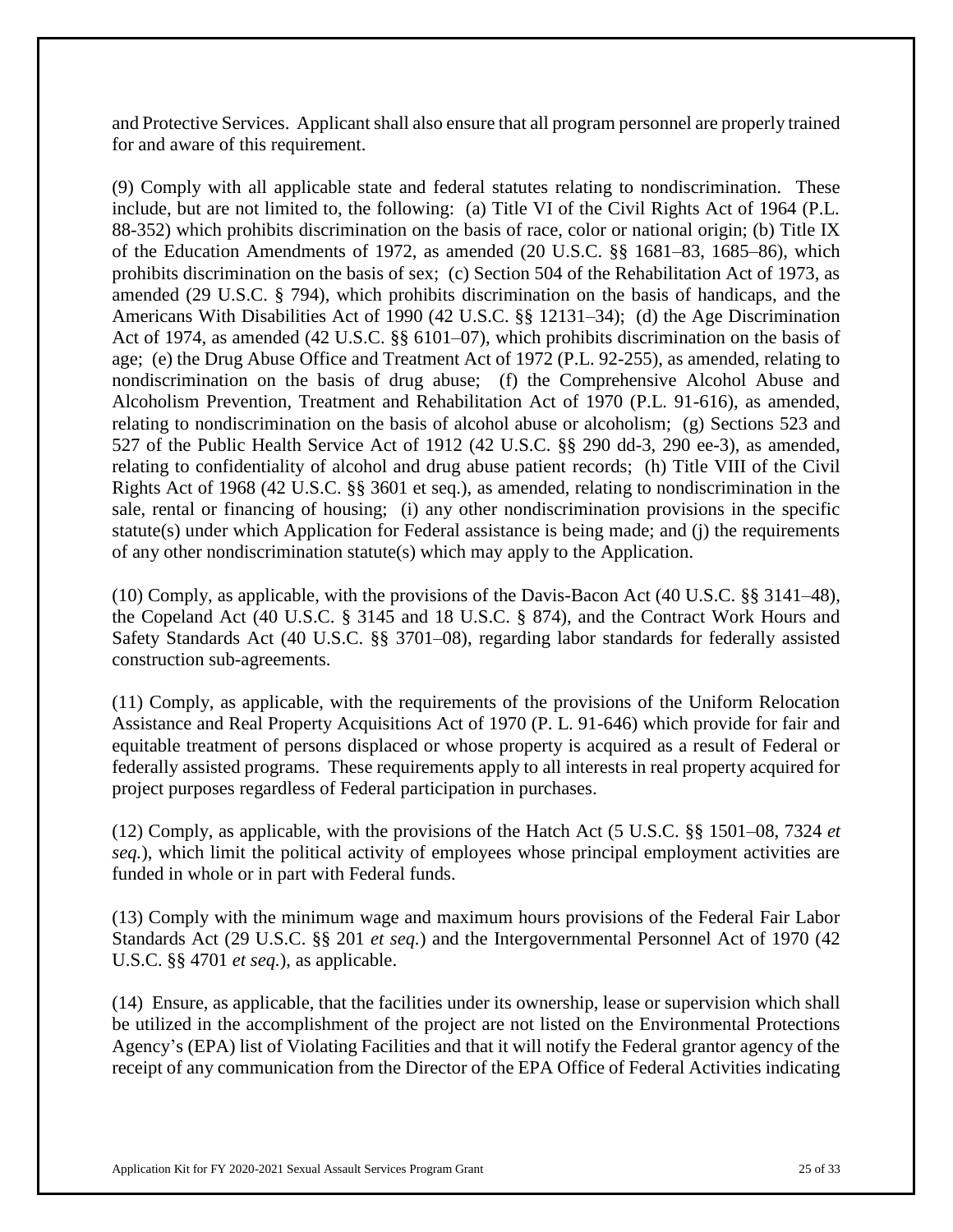that a facility to be used in the project is under consideration for listing by the EPA, (Executive Order (EO) 11738).

(15) Comply, as applicable, with the flood insurance purchase requirements of 102(a) of the Flood Disaster Protection Act of 1973 (P.L., 93-234, 42 U.S.C. §§ 4001 *et seq.*). Section 102 (a) requires the purchase of flood insurance in communities where such insurance is available as a condition for the receipt of any Federal financial assistance for construction or acquisition proposed for use in any area that has been identified by the Secretary of the Department of Housing and Urban Development as an area having special flood hazards.

(16) Comply, as applicable, with environmental standards which may be prescribed pursuant to the following: (a) institution of environmental quality control measures under the National Environmental Policy Act of 1969 (P.L. 91-190) and EO 11514; (b) notification of violating facilities pursuant to EO 11738; (c) protection of wetlands pursuant to EO 11990; (d) evaluation of flood hazards in floodplains in accordance with EO 11988; (e) assurance of project consistency with the approved State management program developed under the Coastal Zone Management Act of 1972 (16 U.S.C. § 1451 *et seq.*); (f) conformity of federal actions to State (Clean Air) Implementation Plans under Section 176(c) of the Clean Air Act of 1955, as amended (42 U.S.C. §§ 7401 *et seq.*); (g) protection of underground sources of drinking water under the Safe Drinking Water Act of 1974, as amended (P.L. 93-523); and (h) protection of endangered species under the Endangered Species Act of 1973, as amended, (P.L. 93-205).

(17) Comply, as applicable, with the Wild and Scenic Rivers Act of 1968 (16 U.S.C. §§ 1271 *et seq.*) related to protecting components or potential components of the national wild and scenic rivers system.

(18) Comply, as applicable, in assisting the awarding agency in assuring compliance with Section 106 of the National Historic Preservation Act of 1966 (P.L. 89-665), as amended, EO 11593 (identification and protection of historic properties), and the Archaeological and Historic Preservation Act of 1974 (P.L. 86-523), as amended.

(19) Comply, as applicable, with the Laboratory Animal Welfare Act of 1966 (P.L. 89-544, as amended, 7 U.S.C. §§ 2131 *et seq.*) pertaining to the care, handling, and treatment of warm blooded animals held for research, teaching, or other activities supported by this award of assistance.

(20) Comply, as applicable, with the Lead-Based Paint Poisoning Prevention Act (P.L. 91-695), as amended, which prohibits the use of lead-based paint in construction or rehabilitation of residential structures.

(21) Comply, as applicable, with the Pro-Children Act of 1994 (P.L. 103-227, 20 U.S.C. §§ 6081– 84), which prohibits smoking within any portion of any indoor facility used for the provision of services for children as defined by the Act.

(22) Comply, as applicable, with the requirements of Section  $106(g)$  of the Trafficking Victims Protection Act of 2000 (22 U.S.C. § 7104), as amended, which prohibits grant award recipients or a sub-recipient from (1) engaging in severe forms of trafficking in persons during the period of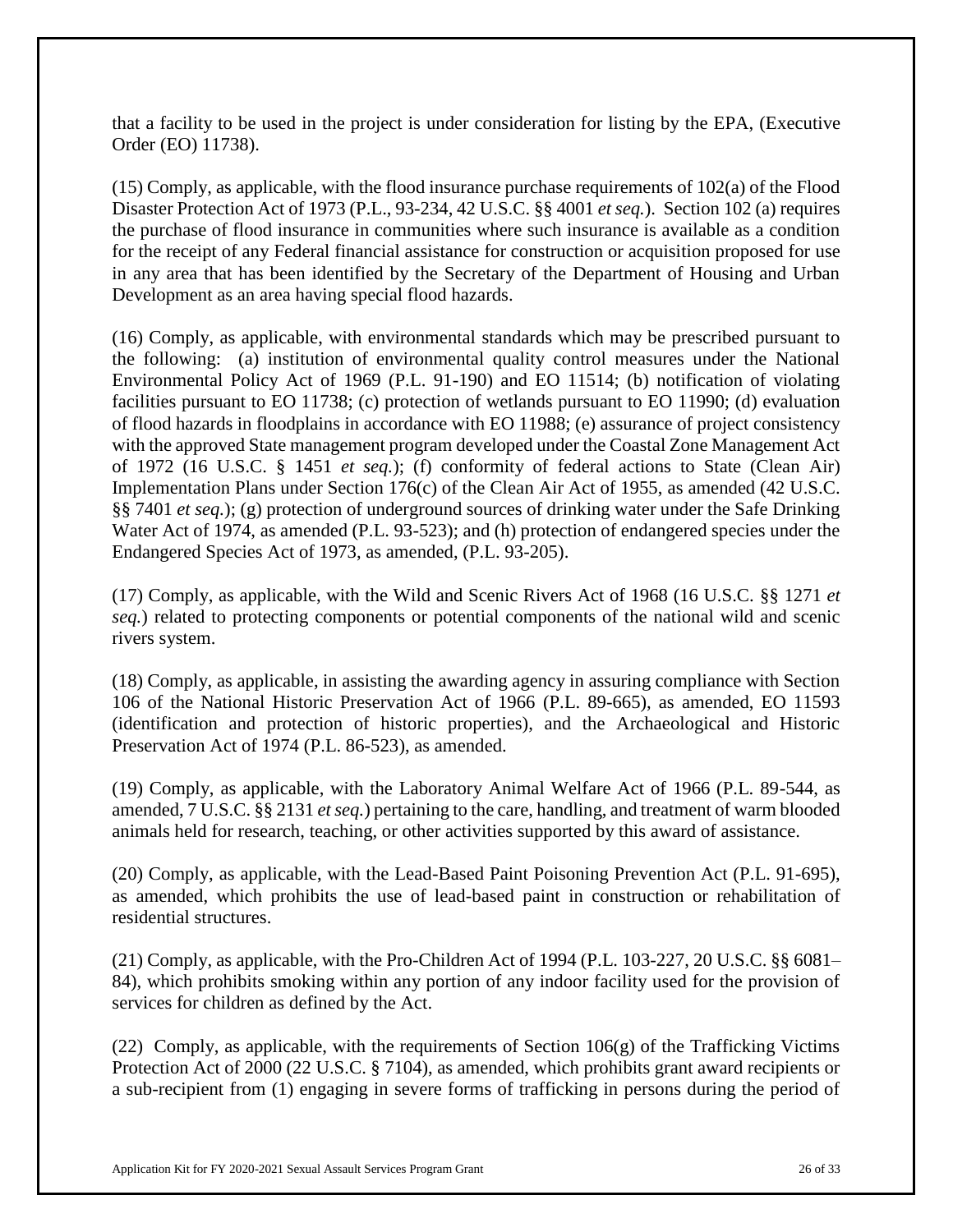time that the award is in effect, (2) procuring a commercial sex act during the period of time that the award is in effect or (3) using forced labor in the performance of the award or sub-awards under the award.

(23) Comply with all applicable federal and state tax laws and be solely responsible for filing all required state and federal tax forms.

(24) Comply with all applicable requirements of all other federal and state laws and requirements governing this program.

(25) Certifies, as a signatory party to the grant contract, that it is not debarred or suspended or otherwise excluded from or ineligible for participation in federal assistance programs.

(26) Comply with applicable provisions of the model HIV/AIDS work place guidelines of the Texas Department of State Health Services, as required by the Texas Health and Safety Code, Section 85.001 *et seq*.

### **Other Certifications and Assurances**

#### **EQUAL EMPLOYMENT OPPORTUNITY PROGRAM CERTIFICATION**

The Applicant certifies that if it is required to file an Equal Employment Opportunity Plan (EEOP), the Applicant will do so in compliance with the applicable federal requirements.

#### **DISCLOSURE AND CERTIFICATION REGARDING LOBBYING**

The Applicant certifies:

1. No federal/state appropriated funds have been paid or will be paid to any person for influencing or attempting to influence an officer or employee of any agency, a member of Congress or the Texas Legislature, or an employee of a member of Congress or the Texas Legislature in connection with the awarding of any federal/state contract, the making of any federal/state grant, the making of any federal/state loan, the entering into of any cooperative agreement, and the extension, continuation, renewal, amendment, or modification of any federal/state contract, grant, loan, or cooperative agreement; and

2. If any non-federal/state funds have been paid or will be paid to any person for influencing or attempting to influence an officer or employee of any agency, a member of Congress or the Texas Legislature, an officer or employee of Congress or the Texas Legislature, or an employee of a member of Congress or the Texas Legislature in connection with this federal/state contract, grant, loan, or cooperative agreement, the undersigned shall contact the Grants Administration Division of the OAG for the "Disclosure Form to Report Lobbying."

#### **NON-PROCUREMENT DEBARMENT CERTIFICATION**

The Applicant certifies that it and its principals:

(a) Are not presently debarred, suspended, proposed for debarment, declared ineligible, sentenced to a denial of Federal or State benefits by a State or Federal court, or voluntarily excluded from covered transactions by any Federal department or agency;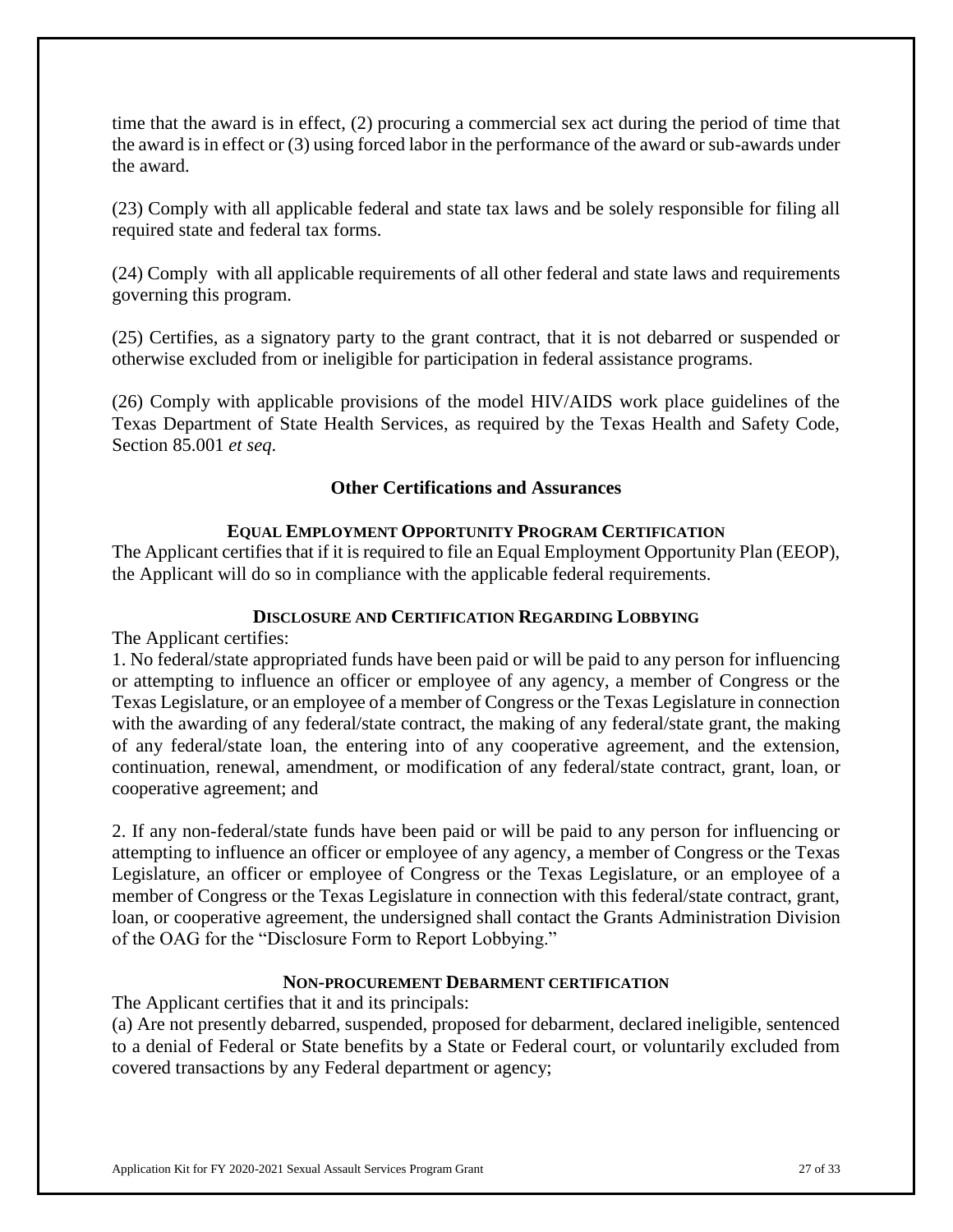(b) Have not within a three-year period preceding this Application been convicted of or had a civil judgment rendered against them for commission of fraud or a criminal offense in connection with obtaining, attempting to obtain, or performing a public (Federal, State, or local) transaction or contract under a public transaction; violation of Federal or State antitrust statutes or commission of embezzlement, theft, forgery, bribery, falsification or destruction of records, making false statements, or receiving stolen property;

(c) Are not presently indicted for or otherwise criminally or civilly charged by a governmental entity (Federal, State, or local) with commission of any of the offenses enumerated in paragraph (b) of this certification; and

(d) Have not within a three-year period preceding this Application had one or more public transactions (Federal, State, or local) terminated for cause or default. Tex. Gov't Code § 2155.077.

If Applicant is unable to certify to any of the statements in this Non-procurement Debarment certification, the Applicant shall attach an explanation. Funding is contingent upon OAG review of this explanation.

#### **DRUG-FREE WORKPLACE CERTIFICATION**

As applicable, the Applicant certifies that it will provide a drug-free workplace by:

A. Publishing a statement notifying employees/assignees that the unlawful manufacture, distribution, dispensing, possession, or use of a controlled substance is prohibited in the Applicant's workplace and specifying the actions that will be taken against employees for violation of such prohibition.

B. Establishing a drug-free awareness program to inform employees/assignees about:

1. The dangers of drug abuse in the workplace;

- 2. The Applicant's policy of maintaining a drug-free workplace;
- 3. Any available drug counseling, rehabilitation, and employee assistance programs; and

4. The penalties that may be imposed upon employees/assignees for drug abuse violations.

C. Making it a requirement that each employee/assignee to be engaged in the performance of the grant be given a copy of the statement required by paragraph (A).

D. Notifying the employee/assignee in the statement required by paragraph (A) that, as a condition employment/assignment under the grant, the employees/assignee will:

1. Abide by the terms of the statement, and

2. Notify the Applicant and OAG, of any criminal drug statute conviction for a violation occurring in the workplace not later than five days after such conviction.

E. Notifying the agency within ten days after receiving notice under subparagraph (D) (2) from an employee/assignee or otherwise receiving actual notice of such conviction.

F. Taking one of the following actions with respect to any employee/assignee so convicted:

1. Taking appropriate personnel action with respect to any employee/assignee so convicted;

2. Requiring such employee/assignee to participate satisfactorily in drug abuse assistance or rehabilitation program approved for such purposes by a federal, state, or local health, law enforcement, or other appropriate agency.

G. Making a good faith effort to continue to maintain a drug-free workplace through the implementation of paragraphs  $(A)$ ,  $(B)$ ,  $(C)$ ,  $(D)$ ,  $(E)$ , and  $(F)$ .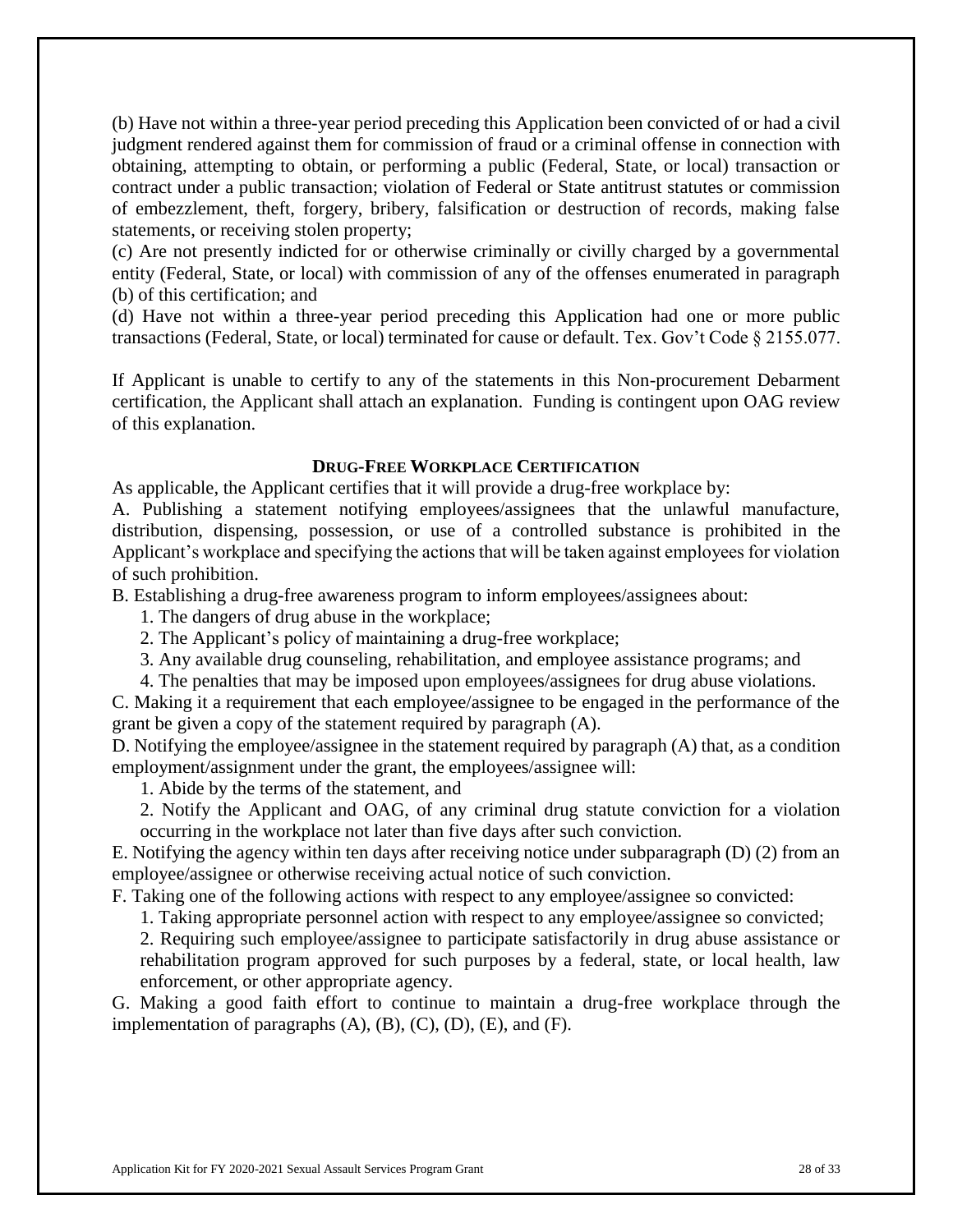#### **ANNUAL SINGLE AUDIT CERTIFICATION**

As applicable, the Applicant certifies to the best of its knowledge and belief that one of the following applicable requirements will be met:

1. The Applicant currently expends \$750,000 or more, in combined federal funds during the fiscal year; and, therefore, is required to submit an annual single audit by an independent auditor made in accordance with the Single Audit Act Amendments of 1996 and Uniform Administrative Requirements, Cost Principles, and Audit Requirements for Federal Awards 2 CFR 200.

2. The Applicant currently expends \$750,000 or more in combined state funds during the fiscal year; and, therefore, is required to submit an annual Single Audit by an independent auditor made in accordance with the Uniform Grant Management Standards (UGMS).

3. The Applicant currently expends less than \$750,000 in either federal or state funds during the fiscal year; and therefore is exempt from the Single Audit Act and cannot charge audit costs to an OAG grant. Applicant agrees that the OAG may require a limited scope audit as defined in Uniform Administrative Requirements, Cost Principles, and Audit Requirements for Federal Awards 2 CFR 200 and Uniform Grant Management Standards.

If this Application is for funds in excess of \$25,000, the Applicant certifies the following: By submission of this proposal, that neither the Applicant nor its principals are presently debarred, suspended, proposed for debarment, declared ineligible, or voluntarily excluded from participation in this transaction by any federal department or state agency.

If the Applicant is unable to certify the above statements, the Applicant has attached an explanation to this Application.

#### **COMPLIANCE WITH ANNUAL INDEPENDENT FINANCIAL AUDIT FILING REQUIREMENT**

The Applicant assures that it will file an Annual Independent Financial Audit of the complete program and/or organization and management letter of the audit findings within nine months of the end of the fiscal year of the agency. An annual independent financial audit is a requirement for this OAG grant. The audit will meet Uniform Administrative Requirements, Cost Principles, and Audit Requirements for Federal Awards 2 CFR 200 and Uniform Grant Management Standards (UGMS) requirements. Additionally, the annual independent financial audit will meet Generally Accepted Government Auditing Standards in the event a Single Audit is not required.

#### **COMPLIANCE WITH UGMS AND THE APPLICABLE 2 CFR 200**

The Applicant assures that it will follow the guidelines in the Uniform Grant Management Standards (UGMS). Both governmental entities as well as non-profit entities are required to follow UGMS guidelines.

The Applicant assures compliance with all applicable federal and state law and requirements, including, but not limited to, UGMS, as well as 2 CFR 200 titled Uniform Administrative Requirements, Cost Principles, and Audit Requirements for Federal Awards (Uniform Guidance).

#### **RETURN OF GRANT FUNDS IN THE EVENT OF LOSS OR MISUSE**

The Applicant agrees that in the event of loss or misuse of the OAG funds, the Applicant assures that the funds will be returned to the OAG in full.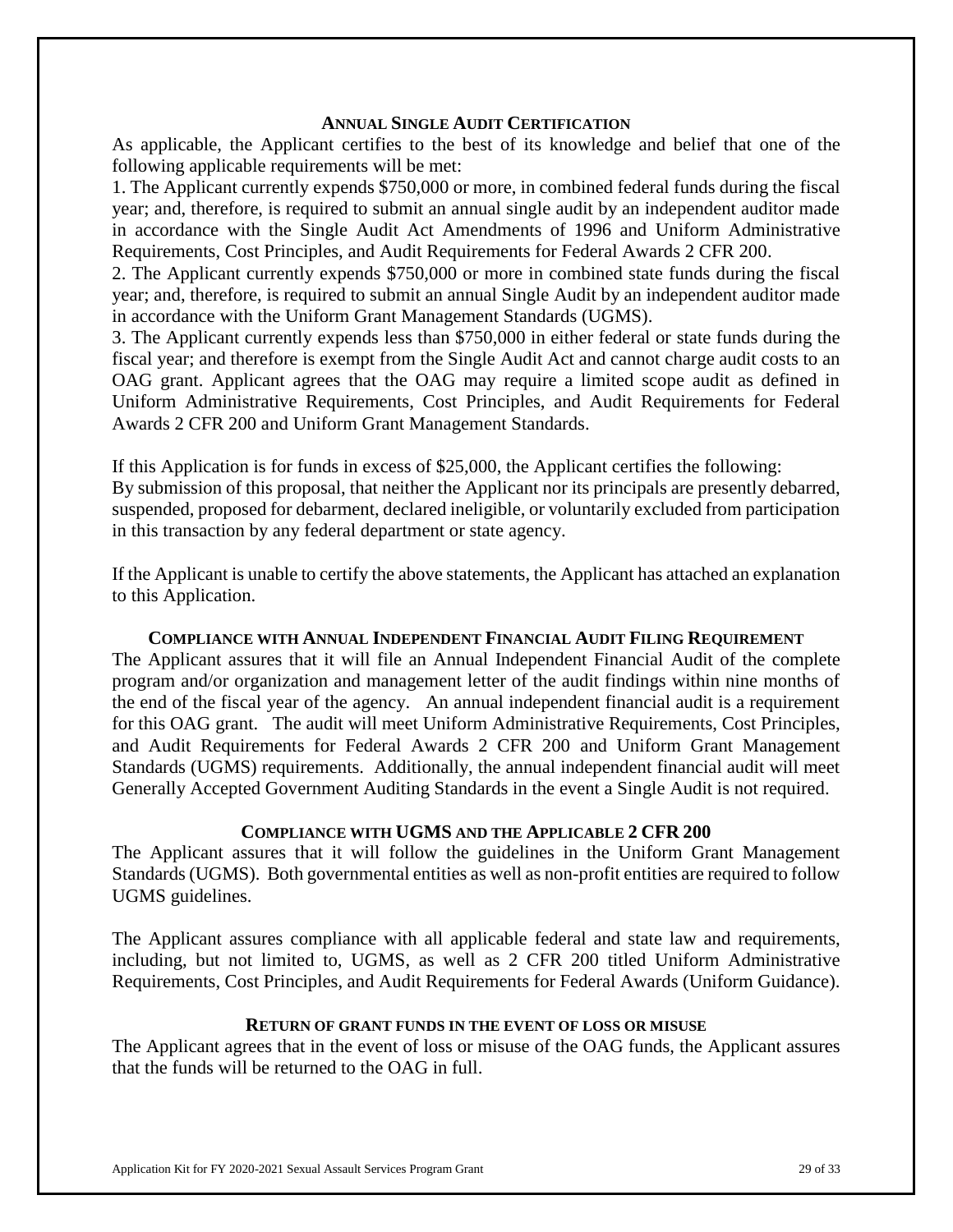#### **CONFLICT OF INTEREST**

The Applicant assures that there is no conflict of interest that would preclude it from filing the Application or providing the services under this grant. By submitting this Application, Applicant affirms that it has neither given, nor intends to give, at any time hereafter, any economic opportunity, future employment, gift, loan, gratuity, special discount, trip, favor, or service to a public servant or any employee or representative of same, at any time during the procurement process or in connection with this grant Application, except as allowed under relevant state and federal law. The Applicant further agrees that it will establish safeguards to prohibit its employees from using their positions for a purpose that constitutes or presents the appearance of personal or organizational conflict of interest or personal gain. The Applicant shall operate with complete independence and objectivity without actual, potential, or apparent conflict of interest with respect to the activities conducted under this grant.

Without diminishing the provisions of the prior paragraph, the Applicant assures that as a grantee, grantee personnel, members of a grantee board or governing body, or other persons affiliated with the grant project shall not participate in any proceeding or action where grant funds personally benefit, directly or indirectly, the individuals or their relatives unless otherwise provided by law as applicable under Texas Government Code, Chapter 225. For the purposes of this provision, "relatives" means persons related to the individual within the third degree by consanguinity or within the second degree by affinity, as determined by Chapter 573 of the Government Code. Grant personnel and officials must avoid any action that results in or creates the appearance of using their official positions for private gain; giving preferential treatment to any person; losing independent judgment or impartiality; making an official decision outside of official channels; or adversely affecting the confidence of the public in the integrity of the program or the OAG.

#### **AUTHORITY TO FILE APPLICATION**

The Applicant has the authority or will receive the appropriate authority by the Applicant's governing body to file the Application, including the authority to agree to the assurances and certifications contained herein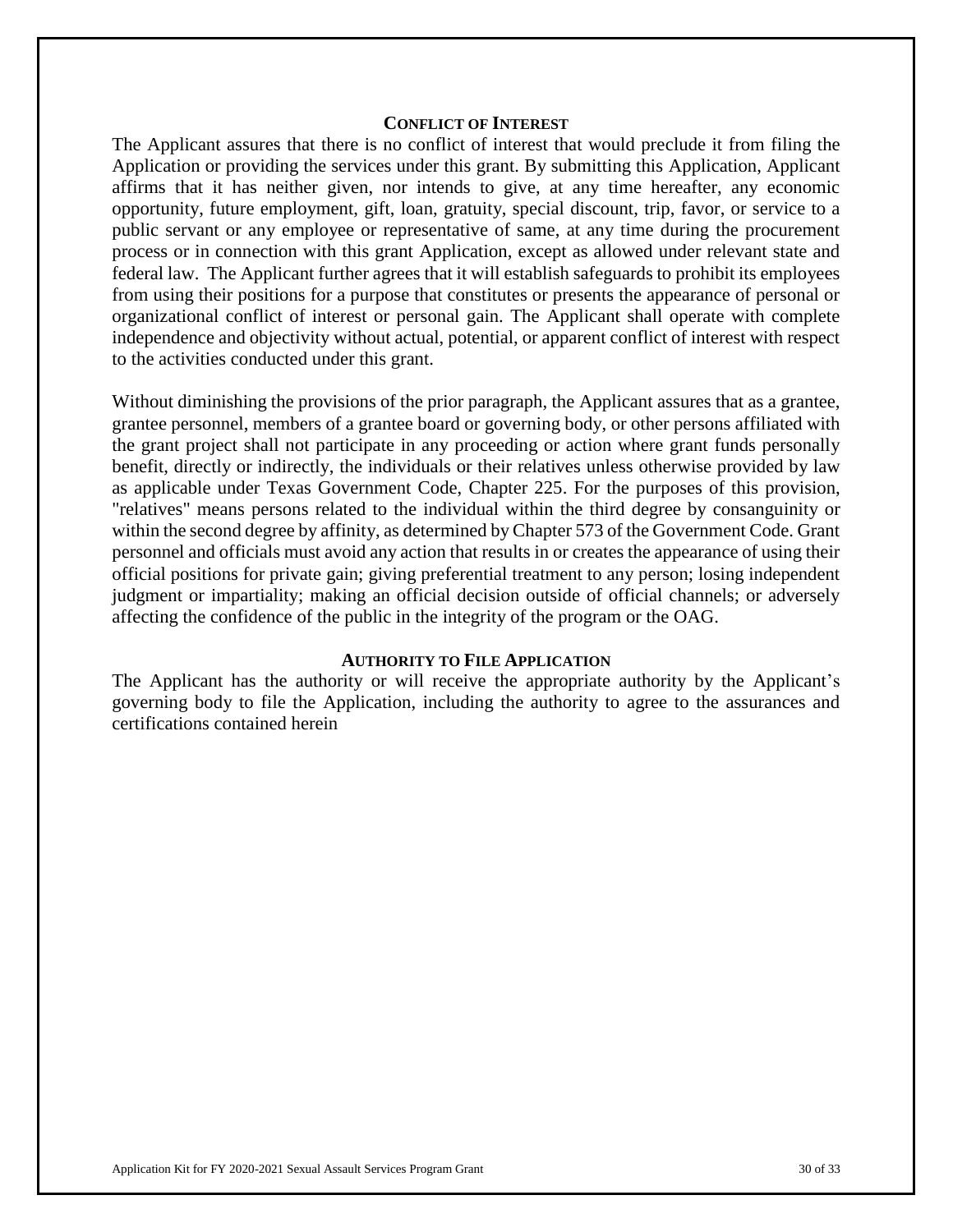## **V. REQUIRED DOCUMENTS FOR SUBMISSION OF APPLICATION**

#### **APPLICATION**

• The Application must be submitted via GOALS

#### **"STATEMENTS SUPPORTING SUBMISSION OF THE APPLICATION TO THE OFFICE OF THE ATTORNEY GENERAL"**

- It must be signed by the Authorized Official or designated Authorized Official submitted at the time the Application is submitted to the OAG.
- Applications that are received by the OAG without this document will not be considered or funded by the OAG.

#### **"RESOLUTION OF GOVERNING BODY"**

 It must be signed and uploaded at the time the Application is submitted to the OAG, unless the timing of the Application due date and requirements of the Texas Open Meetings Act or other requirements prevent the governing body from reviewing and approving the Resolution, and then it may be submitted to the OAG at a later date. (Please note that the Authorized Official must be designated by signature of the governing body. If the Authorized Official is also a member of the governing body, the Authorized Official must be designated by another member's signature. **The Authorized Official cannot sign the Resolution designating him/herself as the Authorized Official.**

**JOB DESCRIPTIONS** are required for each position requested in the proposed budget.

- Job descriptions must be uploaded with the Application under "Upload Additional Documents". Missing job descriptions may impact the Applicant's funding.
- Job description titles **must** match the titles of the positions on the proposed budget.

**THE APPLICANT SHOULD UPLOAD "STATEMENTS SUPPORTING SUBMISSION OF THE APPLICATION TO THE OFFICE**  OF THE ATTORNEY GENERAL," "RESOLUTION OF GOVERNING BODY," JOB DESCRIPTION(S), AND IN EACH OF **THE CORRESPONDING "TASKS" LOCATED ON THE MAIN PAGE OF YOUR APPLICATION.**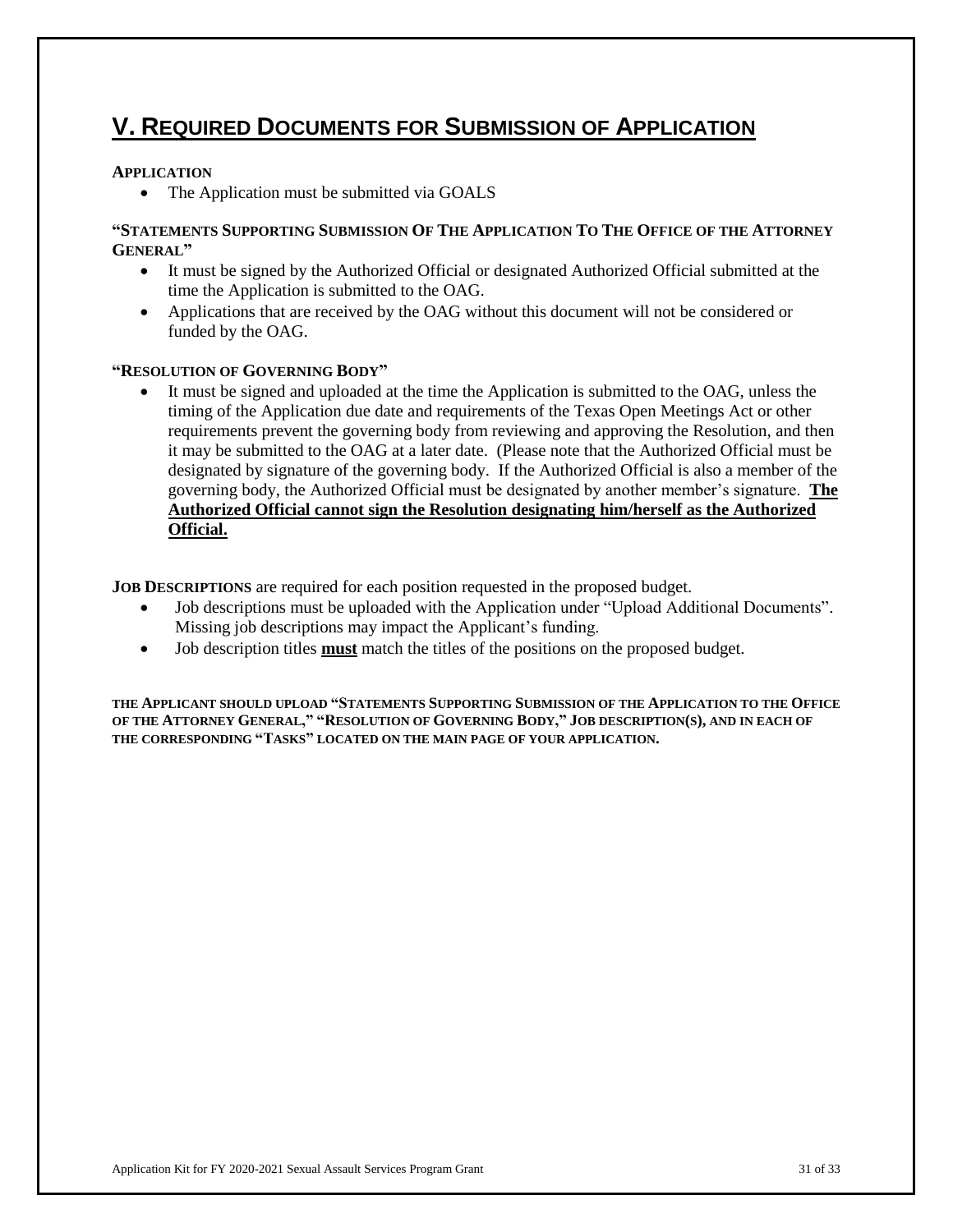## **STATEMENTS SUPPORTING SUBMISSION OF THE APPLICATION TO THE OFFICE OF THE ATTORNEY GENERAL**

#### **REQUIRED TO BE SUBMITTED WITH THE APPLICATION BY 11:59 P.M. CDT FRIDAY, JUNE 21, 2019 OR THE APPLICATION WILL NOT BE CONSIDERED.**

**INSTRUCTIONS:** Submit this signed required document with the Application.

#### **LEGAL NAME OF APPLICANT:**

#### **REFERENCE ID NUMBER:**

#### **1. THIS APPLICATION IS FOR:**

#### **Sexual Assault Services Program Grant**

**2. TRUE AND CORRECT INFORMATION.** The undersigned certifies that the information contained in this Application is true and correct to the best of his or her knowledge.

**3. OAG CERTIFICATIONS AND ASSURANCES.** The undersigned has read and understands the Certifications and Assurances contained in the Application Kit.

#### **4. DEADLINES AND SUBMISSION OF APPLICATION.**

The undersigned understands that the deadline for submission is 11:59 p.m. CDT, Friday June 21, 2019, and that to meet the deadline, the Applicant must finalize and upload all applicable documents as required in the Application Kit. The undersigned further acknowledges that:

- It is the Applicant's responsibility to submit the Application to the OAG in the specified manner and by the specified date and time;
- Applications submitted in other formats will not be accepted;
- The OAG accepts no responsibility for delays in electronic submission delivery; and

\_\_\_\_\_\_\_\_\_\_\_\_\_\_\_\_\_\_\_\_\_\_\_\_\_\_\_\_\_\_\_\_\_\_ \_\_\_\_\_\_\_\_\_\_\_\_\_\_\_\_\_\_\_\_\_\_\_\_\_\_\_\_\_\_\_\_\_\_

Late Applications will not be considered under any circumstance.

**5. JOB DESCRIPTIONS FOR EACH REQUESTED POSITION**. The undersigned understands that the most recent job description for each position requested in the proposed budget must be submitted with the Application. Missing job descriptions may impact the Applicant's score.

**6. RESOLUTION OF GOVERNING BODY.** The undersigned states it is either submitting the Resolution of Applicant's governing body with this Application or will submit one at a later date as established by the OAG. If the timing of the Application due date and requirements of the Open Meetings Act or other requirements prevents the governing body from reviewing and approving the Resolution, then it may be submitted to the OAG at a later date.

\_\_\_\_\_\_\_\_\_\_\_\_\_\_\_\_\_\_\_\_\_\_\_\_\_\_\_\_\_\_\_\_\_\_

\_\_\_\_\_\_\_\_\_\_\_\_\_\_\_\_\_\_\_\_\_\_\_\_\_\_\_\_\_\_\_\_\_

Authorized Official Signature Authorized Official Printed Name

Title

Date